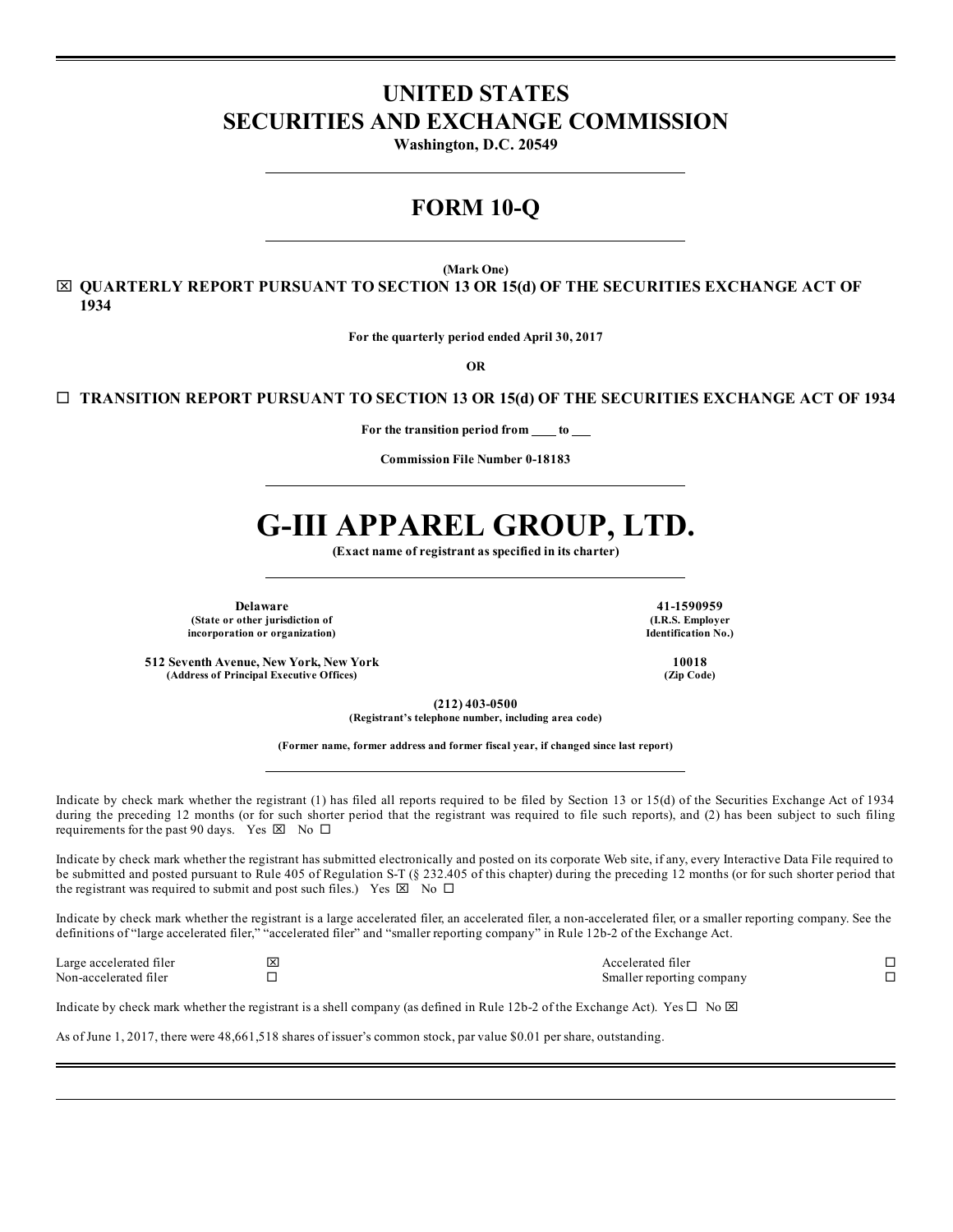## **TABLE OF CONTENTS**

## **Page No.**

<span id="page-1-0"></span>

| Part I     | <b>FINANCIAL INFORMATION</b>                                                                             |    |
|------------|----------------------------------------------------------------------------------------------------------|----|
| Item 1.    | <b>Financial Statements</b>                                                                              |    |
|            | Condensed Consolidated Balance Sheets – April 30, 2017, April 30, 2016 and January 31, 2017              |    |
|            | Condensed Consolidated Statements of Income (Loss) and Comprehensive Income (Loss)- For the Three Months |    |
|            | Ended April 30, 2017 and 2016                                                                            |    |
|            | Condensed Consolidated Statements of Cash Flows - For the Three Months Ended April 30, 2017 and 2016     |    |
|            | Notes to Condensed Consolidated Financial Statements                                                     | 6  |
| Item 2.    | Management's Discussion and Analysis of Financial Condition and Results of Operations                    | 12 |
| Item 3.    | <b>Quantitative and Qualitative Disclosures About Market Risk</b>                                        | 18 |
| Item 4.    | <b>Controls and Procedures</b>                                                                           | 18 |
| Part II    | <b>OTHER INFORMATION</b>                                                                                 |    |
| Item 1A.   | <b>Risk Factors</b>                                                                                      | 19 |
| Item $6$ . | Exhibits                                                                                                 | 19 |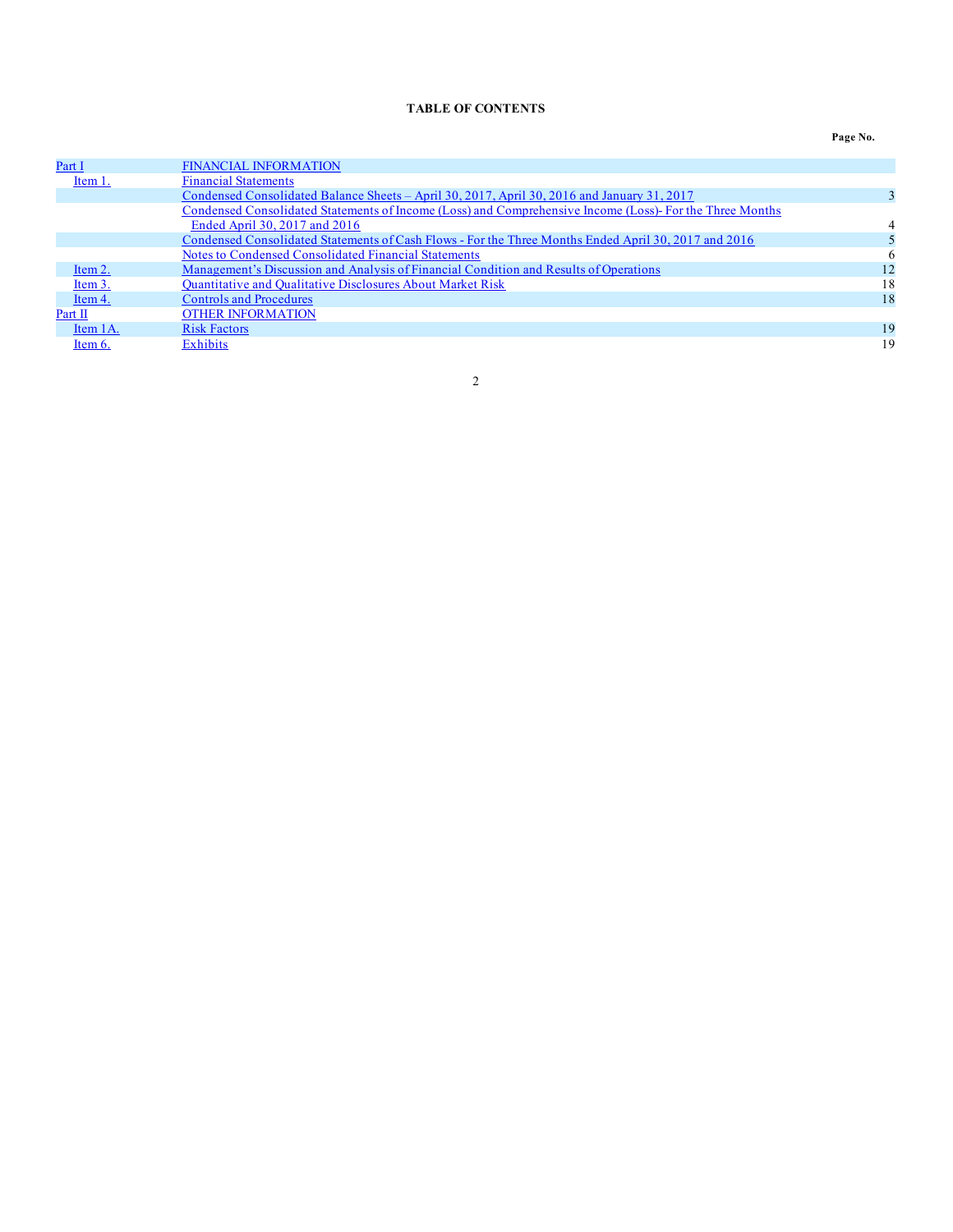## **PART I – FINANCIAL INFORMATION**

<span id="page-2-0"></span>**Item 1. Financial Statements.**

## **G-III APPAREL GROUP, LTD. AND SUBSIDIARIES**

## **CONDENSED CONSOLIDATED BALANCE SHEETS**

|                                                                                               | April 30,<br>2017 |             |               | April 30,<br>2016                        |               | January 31,<br>2017 |
|-----------------------------------------------------------------------------------------------|-------------------|-------------|---------------|------------------------------------------|---------------|---------------------|
|                                                                                               |                   | (Unaudited) |               | (Unaudited)                              |               |                     |
|                                                                                               |                   |             |               | (In thousands, except per share amounts) |               |                     |
| <b>ASSETS</b><br><b>CURRENT ASSETS</b>                                                        |                   |             |               |                                          |               |                     |
| Cash and cash equivalents                                                                     | $\mathbf S$       | 67.134      | <sup>\$</sup> | 95.448                                   | <sup>\$</sup> | 79,957              |
| Accounts receivable, net of allowances for doubtful accounts and sales discounts of \$82,811, |                   |             |               |                                          |               |                     |
| \$60,682 and \$95,686, respectively                                                           |                   | 256.212     |               | 213.752                                  |               | 263,881             |
| Inventories                                                                                   |                   | 445,969     |               | 406,720                                  |               | 483,269             |
| Prepaid income taxes                                                                          |                   | 16,845      |               | 25,359                                   |               | 8,885               |
| Deferred income taxes, net                                                                    |                   |             |               | 17,584                                   |               |                     |
| Prepaid expenses and other current assets                                                     |                   | 55,474      |               | 26,495                                   |               | 46.946              |
| Total current assets                                                                          |                   | 841,634     |               | 785,358                                  |               | 882,938             |
| <b>INVESTMENTS IN UNCONSOLIDATED AFFILIATES</b>                                               |                   | 60.002      |               | 61.464                                   |               | 61.171              |
| PROPERTY AND EQUIPMENT, NET                                                                   |                   | 100,102     |               | 103,715                                  |               | 102,571             |
| <b>OTHER ASSETS</b>                                                                           |                   | 35,304      |               | 25,628                                   |               | 36,181              |
| <b>OTHER INTANGIBLES, NET</b>                                                                 |                   | 47.797      |               | 10.738                                   |               | 48.558              |
| DEFERRED INCOME TAX ASSETS, NET                                                               |                   | 15,901      |               |                                          |               | 15,849              |
| <b>TRADEMARKS, NET</b>                                                                        |                   | 436,147     |               | 69,372                                   |               | 435,414             |
| <b>GOODWILL</b>                                                                               |                   | 266,901     |               | 50,406                                   |               | 269,262             |
| <b>TOTAL ASSETS</b>                                                                           | $\mathcal{S}$     | 1,803,788   | $\mathbb{S}$  | 1,106,681                                | $\mathbf S$   | 1,851,944           |
| <b>LIABILITIES AND STOCKHOLDERS' EQUITY</b>                                                   |                   |             |               |                                          |               |                     |
| <b>CURRENT LIABILITIES</b>                                                                    |                   |             |               |                                          |               |                     |
| Income tax payable                                                                            | \$                |             | <sup>\$</sup> |                                          | S             | 2,242               |
| Accounts payable                                                                              |                   | 164,521     |               | 100.215                                  |               | 217,902             |
| Accrued expenses                                                                              |                   | 75,197      |               | 51,633                                   |               | 95,275              |
| Total current liabilities                                                                     |                   | 239,718     |               | 151,848                                  |               | 315,419             |
| NOTES PAYABLE, Net of note discount and unamortized issuance costs of \$52,204, \$0 and       |                   |             |               |                                          |               |                     |
| \$54,365, respectively                                                                        |                   | 492.796     |               |                                          |               | 461,756             |
| DEFERRED INCOME TAXES, NET                                                                    |                   | 14,536      |               | 25,186                                   |               | 14,300              |
| OTHER NON-CURRENT LIABILITIES                                                                 |                   | 40,678      |               | 27,996                                   |               | 39,233              |
| <b>TOTAL LIABILITIES</b>                                                                      |                   | 787,728     |               | 205,030                                  |               | 830.708             |
|                                                                                               |                   |             |               |                                          |               |                     |
| <b>STOCKHOLDERS' EQUITY</b>                                                                   |                   |             |               |                                          |               |                     |
| Preferred stock; 1,000 shares authorized; No shares issued and outstanding                    |                   |             |               |                                          |               |                     |
| Common stock - \$.01 par value; 120,000 shares authorized; 49,031, 46,231 and 49,016 shares   |                   |             |               |                                          |               |                     |
| issued, respectively                                                                          |                   | 253         |               | 229                                      |               | 253                 |
| Additional paid-in capital                                                                    |                   | 442,897     |               | 358,460                                  |               | 437,777             |
| Accumulated other comprehensive loss                                                          |                   | (27, 654)   |               | (17,657)                                 |               | (27, 722)           |
| Retained earnings                                                                             |                   | 602,027     |               | 563,262                                  |               | 612,418             |
| Common stock held in treasury, at $cost - 369, 667$ and 376 shares, respectively              |                   | (1, 463)    |               | (2,643)                                  |               | (1,490)             |
| TOTAL STOCKHOLDERS' EQUITY                                                                    |                   | 1,016,060   |               | 901,651                                  |               | 1,021,236           |
| TOTAL LIABILITIES AND STOCKHOLDERS' EQUITY                                                    | $\mathbb{S}$      | 1,803,788   | $\mathbb{S}$  | 1.106.681                                | $\mathbf S$   | 1.851.944           |

*The accompanying notes are an integral part of these statements.*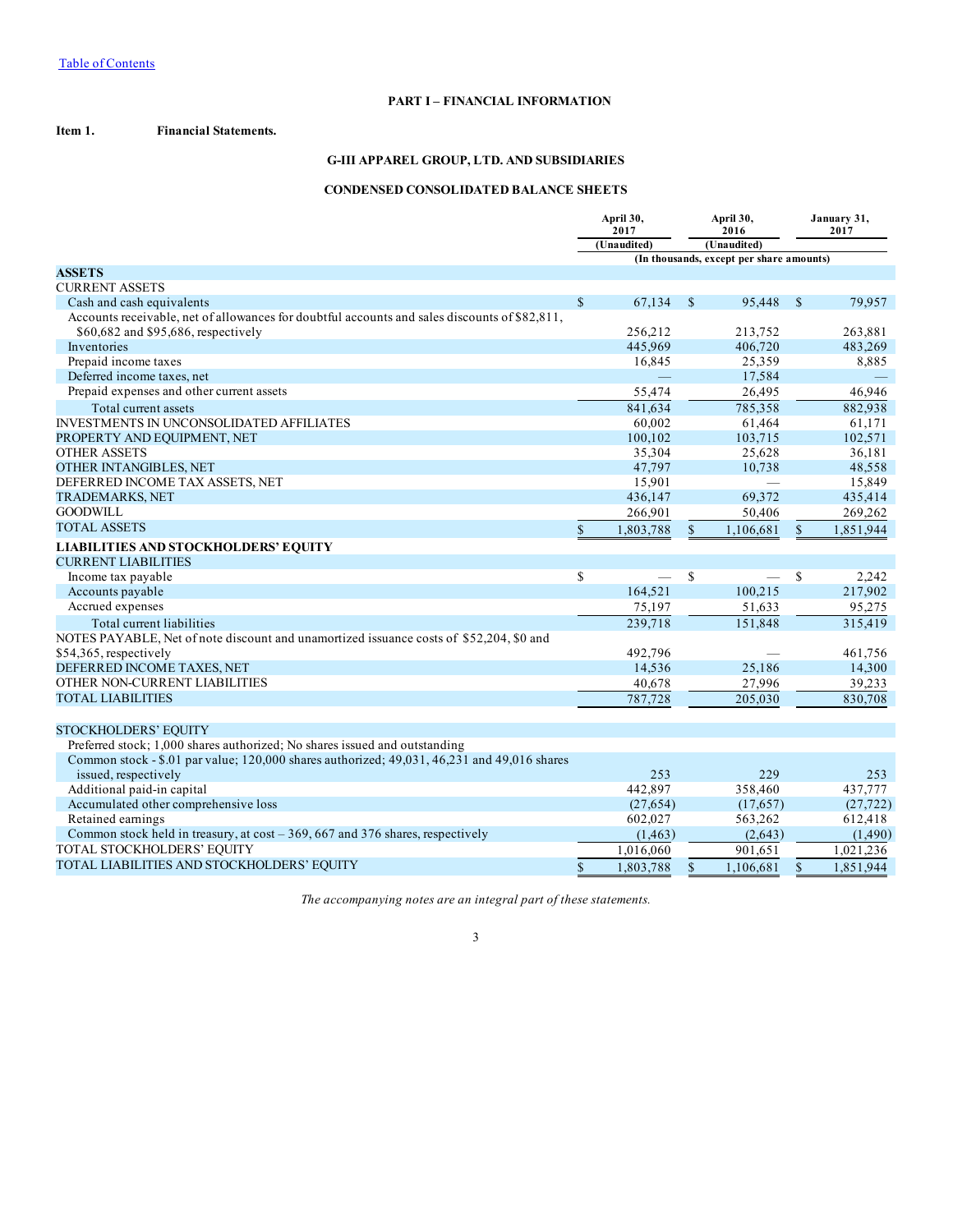## **G-III APPAREL GROUP, LTD. AND SUBSIDIARIES**

## **CONDENSED CONSOLIDATED STATEMENTS OF INCOME (LOSS) AND COMPREHENSIVE INCOME (LOSS)**

<span id="page-3-0"></span>

|                                                   |               | Three Months Ended April 30,                |               |         |
|---------------------------------------------------|---------------|---------------------------------------------|---------------|---------|
|                                                   |               | 2017                                        |               | 2016    |
|                                                   |               | (Unaudited)                                 |               |         |
|                                                   |               | (In thousands, except per share<br>amounts) |               |         |
| Net sales                                         | <sup>\$</sup> | 529,042                                     | $\mathbb{S}$  | 457,403 |
| Cost of goods sold                                |               | 327.186                                     |               | 291,734 |
| Gross profit                                      |               | 201,856                                     |               | 165,669 |
| Selling, general and administrative expenses      |               | 197,411                                     |               | 153,105 |
| Depreciation and amortization                     |               | 9,838                                       |               | 7,193   |
| Operating profit (loss)                           |               | (5,393)                                     |               | 5,371   |
| Equity income (loss) in unconsolidated affiliates |               | (1,152)                                     |               | 269     |
| Interest and financing charges, net               |               | (9,949)                                     |               | (1,242) |
| Income (loss) before income taxes                 |               | (16, 494)                                   |               | 4,398   |
| Income tax expense (benefit)                      |               | (6,103)                                     |               | 1,627   |
| Net income (loss)                                 | \$            | (10,391)                                    | <sup>\$</sup> | 2,771   |
|                                                   |               |                                             |               |         |
| <b>NET INCOME (LOSS) PER COMMON SHARE:</b>        |               |                                             |               |         |
| Basic:                                            |               |                                             |               |         |
| Net income (loss) per common share                | \$            | (0.21)                                      | $\mathbb{S}$  | 0.06    |
| Weighted average number of shares outstanding     |               | 48,648                                      |               | 45,549  |
|                                                   |               |                                             |               |         |
| Diluted:                                          |               |                                             |               |         |
| Net income (loss) per common share                | \$            | (0.21)                                      | <sup>\$</sup> | 0.06    |
| Weighted average number of shares outstanding     |               | 48,648                                      |               | 46,942  |
|                                                   |               |                                             |               |         |
| Net income (loss)                                 | \$            | (10,391)                                    | -S            | 2,771   |
| Other comprehensive income (loss):                |               |                                             |               |         |
| Foreign currency translation adjustments          |               | 68                                          |               | 6,032   |
| Other comprehensive income                        |               | 68                                          |               | 6,032   |
| Comprehensive income (loss)                       | \$            | (10, 323)                                   | <sup>\$</sup> | 8,803   |

*The accompanying notes are an integral part of these statements.*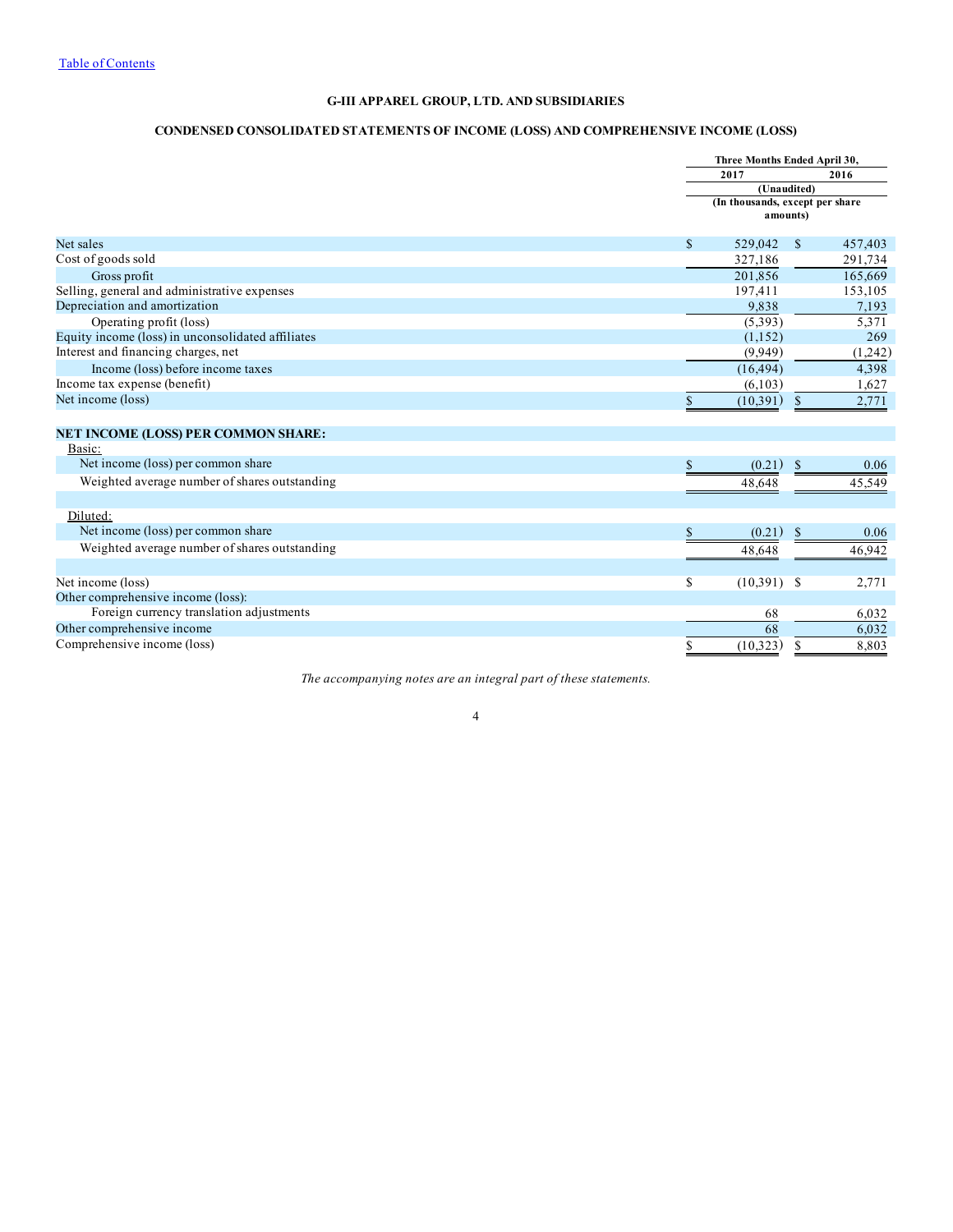## **G-III APPAREL GROUP, LTD. AND SUBSIDIARIES**

## **CONDENSED CONSOLIDATED STATEMENTS OF CASH FLOWS**

<span id="page-4-0"></span>

| 2017<br>2016<br>(Unaudited)<br>(In thousands)<br>Cash flows from operating activities<br>S<br>$(10,391)$ \$<br>Net income (loss)<br>2,771<br>Adjustments to reconcile net income (loss) to net cash provided by (used in) operating activities:<br>Depreciation and amortization<br>9,838<br>7,193<br>Loss on disposal of fixed assets<br>184<br>149<br>Equity loss (income) in unconsolidated affiliate<br>1.152<br>Equity based compensation<br>4,955<br>4,473<br>Deferred financing charges<br>3,779<br>184<br>Changes in operating assets and liabilities:<br>Accounts receivable, net<br>7,739<br>7,966<br>37.445<br>78,999<br>Inventories<br>(10,206)<br>Income taxes, net<br>Prepaid expenses and other current assets<br>(8,503)<br>Other assets, net<br>349<br>Accounts payable, accrued expenses and other liabilities<br>(69, 561)<br>(93, 565)<br>Net cash provided by (used in) operating activities<br>(33,220)<br>1,834<br>Cash flows from investing activities<br>Investment in unconsolidated affiliate<br>(35, 432)<br>Capital expenditures<br>(5, 729)<br>(6,096)<br>Net cash used in investing activities<br>(5, 729)<br>(41,528)<br>Cash flows from financing activities<br>Proceeds from (use of) borrowing - new revolving facility, net<br>28,877<br>Proceeds from exercise of equity awards<br>169<br>247<br>Net cash provided by financing activities<br>29,046<br>247<br>Foreign currency translation adjustments<br>(2,920)<br>2,308<br>(37, 139)<br>(12, 823)<br>Net decrease in cash and cash equivalents<br>Cash and cash equivalents at beginning of period<br>79,957<br>132,587<br>Cash and cash equivalents at end of period<br>$\mathbb S$<br>\$<br>67,134<br>95,448<br>Cash payments:<br>$\mathbb{S}$<br>Interest, net<br>7,205<br>\$<br>939<br>1,980<br>2,772<br>Income tax payments, net |                                                    | Three Months Ended April 30, |  |  |  |
|--------------------------------------------------------------------------------------------------------------------------------------------------------------------------------------------------------------------------------------------------------------------------------------------------------------------------------------------------------------------------------------------------------------------------------------------------------------------------------------------------------------------------------------------------------------------------------------------------------------------------------------------------------------------------------------------------------------------------------------------------------------------------------------------------------------------------------------------------------------------------------------------------------------------------------------------------------------------------------------------------------------------------------------------------------------------------------------------------------------------------------------------------------------------------------------------------------------------------------------------------------------------------------------------------------------------------------------------------------------------------------------------------------------------------------------------------------------------------------------------------------------------------------------------------------------------------------------------------------------------------------------------------------------------------------------------------------------------------------------------------------------------------------------------------------------------------------|----------------------------------------------------|------------------------------|--|--|--|
| (269)<br>(4,280)<br>(484)                                                                                                                                                                                                                                                                                                                                                                                                                                                                                                                                                                                                                                                                                                                                                                                                                                                                                                                                                                                                                                                                                                                                                                                                                                                                                                                                                                                                                                                                                                                                                                                                                                                                                                                                                                                                      |                                                    |                              |  |  |  |
|                                                                                                                                                                                                                                                                                                                                                                                                                                                                                                                                                                                                                                                                                                                                                                                                                                                                                                                                                                                                                                                                                                                                                                                                                                                                                                                                                                                                                                                                                                                                                                                                                                                                                                                                                                                                                                |                                                    |                              |  |  |  |
|                                                                                                                                                                                                                                                                                                                                                                                                                                                                                                                                                                                                                                                                                                                                                                                                                                                                                                                                                                                                                                                                                                                                                                                                                                                                                                                                                                                                                                                                                                                                                                                                                                                                                                                                                                                                                                |                                                    |                              |  |  |  |
|                                                                                                                                                                                                                                                                                                                                                                                                                                                                                                                                                                                                                                                                                                                                                                                                                                                                                                                                                                                                                                                                                                                                                                                                                                                                                                                                                                                                                                                                                                                                                                                                                                                                                                                                                                                                                                |                                                    |                              |  |  |  |
|                                                                                                                                                                                                                                                                                                                                                                                                                                                                                                                                                                                                                                                                                                                                                                                                                                                                                                                                                                                                                                                                                                                                                                                                                                                                                                                                                                                                                                                                                                                                                                                                                                                                                                                                                                                                                                |                                                    |                              |  |  |  |
|                                                                                                                                                                                                                                                                                                                                                                                                                                                                                                                                                                                                                                                                                                                                                                                                                                                                                                                                                                                                                                                                                                                                                                                                                                                                                                                                                                                                                                                                                                                                                                                                                                                                                                                                                                                                                                |                                                    |                              |  |  |  |
|                                                                                                                                                                                                                                                                                                                                                                                                                                                                                                                                                                                                                                                                                                                                                                                                                                                                                                                                                                                                                                                                                                                                                                                                                                                                                                                                                                                                                                                                                                                                                                                                                                                                                                                                                                                                                                |                                                    |                              |  |  |  |
| (1,303)                                                                                                                                                                                                                                                                                                                                                                                                                                                                                                                                                                                                                                                                                                                                                                                                                                                                                                                                                                                                                                                                                                                                                                                                                                                                                                                                                                                                                                                                                                                                                                                                                                                                                                                                                                                                                        |                                                    |                              |  |  |  |
|                                                                                                                                                                                                                                                                                                                                                                                                                                                                                                                                                                                                                                                                                                                                                                                                                                                                                                                                                                                                                                                                                                                                                                                                                                                                                                                                                                                                                                                                                                                                                                                                                                                                                                                                                                                                                                |                                                    |                              |  |  |  |
|                                                                                                                                                                                                                                                                                                                                                                                                                                                                                                                                                                                                                                                                                                                                                                                                                                                                                                                                                                                                                                                                                                                                                                                                                                                                                                                                                                                                                                                                                                                                                                                                                                                                                                                                                                                                                                |                                                    |                              |  |  |  |
|                                                                                                                                                                                                                                                                                                                                                                                                                                                                                                                                                                                                                                                                                                                                                                                                                                                                                                                                                                                                                                                                                                                                                                                                                                                                                                                                                                                                                                                                                                                                                                                                                                                                                                                                                                                                                                |                                                    |                              |  |  |  |
|                                                                                                                                                                                                                                                                                                                                                                                                                                                                                                                                                                                                                                                                                                                                                                                                                                                                                                                                                                                                                                                                                                                                                                                                                                                                                                                                                                                                                                                                                                                                                                                                                                                                                                                                                                                                                                |                                                    |                              |  |  |  |
|                                                                                                                                                                                                                                                                                                                                                                                                                                                                                                                                                                                                                                                                                                                                                                                                                                                                                                                                                                                                                                                                                                                                                                                                                                                                                                                                                                                                                                                                                                                                                                                                                                                                                                                                                                                                                                |                                                    |                              |  |  |  |
|                                                                                                                                                                                                                                                                                                                                                                                                                                                                                                                                                                                                                                                                                                                                                                                                                                                                                                                                                                                                                                                                                                                                                                                                                                                                                                                                                                                                                                                                                                                                                                                                                                                                                                                                                                                                                                |                                                    |                              |  |  |  |
|                                                                                                                                                                                                                                                                                                                                                                                                                                                                                                                                                                                                                                                                                                                                                                                                                                                                                                                                                                                                                                                                                                                                                                                                                                                                                                                                                                                                                                                                                                                                                                                                                                                                                                                                                                                                                                |                                                    |                              |  |  |  |
|                                                                                                                                                                                                                                                                                                                                                                                                                                                                                                                                                                                                                                                                                                                                                                                                                                                                                                                                                                                                                                                                                                                                                                                                                                                                                                                                                                                                                                                                                                                                                                                                                                                                                                                                                                                                                                |                                                    |                              |  |  |  |
|                                                                                                                                                                                                                                                                                                                                                                                                                                                                                                                                                                                                                                                                                                                                                                                                                                                                                                                                                                                                                                                                                                                                                                                                                                                                                                                                                                                                                                                                                                                                                                                                                                                                                                                                                                                                                                |                                                    |                              |  |  |  |
|                                                                                                                                                                                                                                                                                                                                                                                                                                                                                                                                                                                                                                                                                                                                                                                                                                                                                                                                                                                                                                                                                                                                                                                                                                                                                                                                                                                                                                                                                                                                                                                                                                                                                                                                                                                                                                |                                                    |                              |  |  |  |
|                                                                                                                                                                                                                                                                                                                                                                                                                                                                                                                                                                                                                                                                                                                                                                                                                                                                                                                                                                                                                                                                                                                                                                                                                                                                                                                                                                                                                                                                                                                                                                                                                                                                                                                                                                                                                                |                                                    |                              |  |  |  |
|                                                                                                                                                                                                                                                                                                                                                                                                                                                                                                                                                                                                                                                                                                                                                                                                                                                                                                                                                                                                                                                                                                                                                                                                                                                                                                                                                                                                                                                                                                                                                                                                                                                                                                                                                                                                                                |                                                    |                              |  |  |  |
|                                                                                                                                                                                                                                                                                                                                                                                                                                                                                                                                                                                                                                                                                                                                                                                                                                                                                                                                                                                                                                                                                                                                                                                                                                                                                                                                                                                                                                                                                                                                                                                                                                                                                                                                                                                                                                |                                                    |                              |  |  |  |
|                                                                                                                                                                                                                                                                                                                                                                                                                                                                                                                                                                                                                                                                                                                                                                                                                                                                                                                                                                                                                                                                                                                                                                                                                                                                                                                                                                                                                                                                                                                                                                                                                                                                                                                                                                                                                                |                                                    |                              |  |  |  |
|                                                                                                                                                                                                                                                                                                                                                                                                                                                                                                                                                                                                                                                                                                                                                                                                                                                                                                                                                                                                                                                                                                                                                                                                                                                                                                                                                                                                                                                                                                                                                                                                                                                                                                                                                                                                                                |                                                    |                              |  |  |  |
|                                                                                                                                                                                                                                                                                                                                                                                                                                                                                                                                                                                                                                                                                                                                                                                                                                                                                                                                                                                                                                                                                                                                                                                                                                                                                                                                                                                                                                                                                                                                                                                                                                                                                                                                                                                                                                |                                                    |                              |  |  |  |
|                                                                                                                                                                                                                                                                                                                                                                                                                                                                                                                                                                                                                                                                                                                                                                                                                                                                                                                                                                                                                                                                                                                                                                                                                                                                                                                                                                                                                                                                                                                                                                                                                                                                                                                                                                                                                                |                                                    |                              |  |  |  |
|                                                                                                                                                                                                                                                                                                                                                                                                                                                                                                                                                                                                                                                                                                                                                                                                                                                                                                                                                                                                                                                                                                                                                                                                                                                                                                                                                                                                                                                                                                                                                                                                                                                                                                                                                                                                                                |                                                    |                              |  |  |  |
|                                                                                                                                                                                                                                                                                                                                                                                                                                                                                                                                                                                                                                                                                                                                                                                                                                                                                                                                                                                                                                                                                                                                                                                                                                                                                                                                                                                                                                                                                                                                                                                                                                                                                                                                                                                                                                |                                                    |                              |  |  |  |
|                                                                                                                                                                                                                                                                                                                                                                                                                                                                                                                                                                                                                                                                                                                                                                                                                                                                                                                                                                                                                                                                                                                                                                                                                                                                                                                                                                                                                                                                                                                                                                                                                                                                                                                                                                                                                                |                                                    |                              |  |  |  |
|                                                                                                                                                                                                                                                                                                                                                                                                                                                                                                                                                                                                                                                                                                                                                                                                                                                                                                                                                                                                                                                                                                                                                                                                                                                                                                                                                                                                                                                                                                                                                                                                                                                                                                                                                                                                                                |                                                    |                              |  |  |  |
|                                                                                                                                                                                                                                                                                                                                                                                                                                                                                                                                                                                                                                                                                                                                                                                                                                                                                                                                                                                                                                                                                                                                                                                                                                                                                                                                                                                                                                                                                                                                                                                                                                                                                                                                                                                                                                |                                                    |                              |  |  |  |
|                                                                                                                                                                                                                                                                                                                                                                                                                                                                                                                                                                                                                                                                                                                                                                                                                                                                                                                                                                                                                                                                                                                                                                                                                                                                                                                                                                                                                                                                                                                                                                                                                                                                                                                                                                                                                                |                                                    |                              |  |  |  |
|                                                                                                                                                                                                                                                                                                                                                                                                                                                                                                                                                                                                                                                                                                                                                                                                                                                                                                                                                                                                                                                                                                                                                                                                                                                                                                                                                                                                                                                                                                                                                                                                                                                                                                                                                                                                                                |                                                    |                              |  |  |  |
|                                                                                                                                                                                                                                                                                                                                                                                                                                                                                                                                                                                                                                                                                                                                                                                                                                                                                                                                                                                                                                                                                                                                                                                                                                                                                                                                                                                                                                                                                                                                                                                                                                                                                                                                                                                                                                |                                                    |                              |  |  |  |
|                                                                                                                                                                                                                                                                                                                                                                                                                                                                                                                                                                                                                                                                                                                                                                                                                                                                                                                                                                                                                                                                                                                                                                                                                                                                                                                                                                                                                                                                                                                                                                                                                                                                                                                                                                                                                                |                                                    |                              |  |  |  |
|                                                                                                                                                                                                                                                                                                                                                                                                                                                                                                                                                                                                                                                                                                                                                                                                                                                                                                                                                                                                                                                                                                                                                                                                                                                                                                                                                                                                                                                                                                                                                                                                                                                                                                                                                                                                                                |                                                    |                              |  |  |  |
|                                                                                                                                                                                                                                                                                                                                                                                                                                                                                                                                                                                                                                                                                                                                                                                                                                                                                                                                                                                                                                                                                                                                                                                                                                                                                                                                                                                                                                                                                                                                                                                                                                                                                                                                                                                                                                | Supplemental disclosures of cash flow information: |                              |  |  |  |
|                                                                                                                                                                                                                                                                                                                                                                                                                                                                                                                                                                                                                                                                                                                                                                                                                                                                                                                                                                                                                                                                                                                                                                                                                                                                                                                                                                                                                                                                                                                                                                                                                                                                                                                                                                                                                                |                                                    |                              |  |  |  |
|                                                                                                                                                                                                                                                                                                                                                                                                                                                                                                                                                                                                                                                                                                                                                                                                                                                                                                                                                                                                                                                                                                                                                                                                                                                                                                                                                                                                                                                                                                                                                                                                                                                                                                                                                                                                                                |                                                    |                              |  |  |  |
|                                                                                                                                                                                                                                                                                                                                                                                                                                                                                                                                                                                                                                                                                                                                                                                                                                                                                                                                                                                                                                                                                                                                                                                                                                                                                                                                                                                                                                                                                                                                                                                                                                                                                                                                                                                                                                |                                                    |                              |  |  |  |

*The accompanying notes are an integral part of these statements.*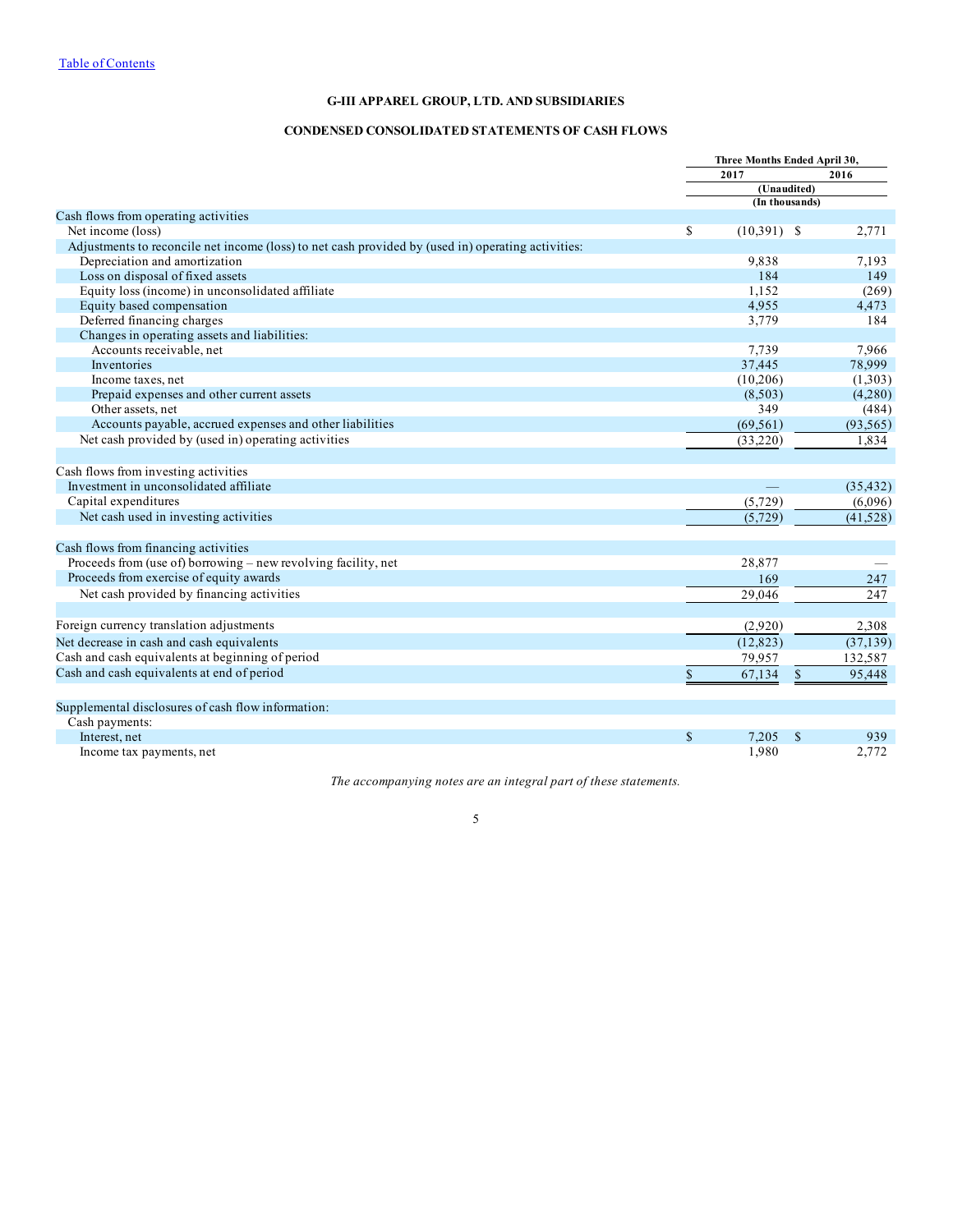#### **G-III APPAREL GROUP, LTD. AND SUBSIDIARIES**

#### **NOTES TO CONDENSED CONSOLIDATED FINANCIAL STATEMENTS**

#### <span id="page-5-0"></span>Note 1 – Basis of Presentation

As used in these financial statements, the term "Company" or "G-III" refers to G-III Apparel Group, Ltd. and its subsidiaries. The Company designs, manufactures and markets an extensive range of apparel, including outerwear, dresses, sportswear, swimwear, women's suits and women's performance wear, as well as women's handbags, footwear, small leather goods, cold weather accessories and luggage. The Company also operates retail stores.

The Company consolidates the accounts of all its wholly-owned and majority-owned subsidiaries. KL North America BV ("KLNA") is a Dutch limited liability company that is a joint venture that is 49% owned by the Company. Kingdom Holdings 1 B.V. ("KH1") is a Dutch limited liability company that is 19% owned by the Company. These investments are accounted for using the equity method of accounting. All material intercompany balances and transactions have been eliminated. Vilebrequin International SA("Vilebrequin"), a Swiss corporation that is wholly-owned by the Company, KH1 and KLNA report results on a calendar year basis rather than on the January 31 fiscal year basis used by the Company. Our retail stores use a 52/53-week fiscal year.

The results for the three month period ended April 30, 2017 are not necessarily indicative of the results expected for the entire fiscal year, given the seasonal nature of the Company's business. The accompanying financial statements included herein are unaudited. All adjustments (consisting of only normal recurring adjustments) necessary for a fair presentation of the financial position, results of operations and cash flows for the interim period presented have been reflected.

The accompanying financial statements should be read in conjunction with the financial statements and notes included in the Company's Annual Report on Form 10-K for the fiscal year ended January 31, 2017 filed with the Securities and Exchange Commission (the "SEC").

The Company's international subsidiaries use different functional currencies, which are the local selling currency. In accordance with the authoritative guidance, operating assets and liabilities of the Company's foreign operations are translated from foreign currency into U.S. dollars at period-end rates, while income and expenses are translated at the weighted-average exchange rates for the period. The related translation adjustments are reflected as a foreign currency translation adjustment in accumulated other comprehensive income within stockholders' equity.

#### Note 2 – Acquisition of Donna Karan International

On December 1, 2016, G-III acquired all of the outstanding capital stock of Donna Karan International Inc. ("DKI") from LVMH Moet Hennessy Louis Vuitton Inc. ("LVMH"), pursuant to a Stock Purchase Agreement (the "Purchase Agreement"), dated July 22, 2016, as amended, by and between the Company and LVMH, for a total purchase price of approximately \$669.8 million.

DKI owns some of the world's most iconic and recognizable power brands including Donna Karan and DKNY. DKI sells its products through department stores, specialty and online retailers worldwide, as well as through company-owned retail stores and an e-commerce site. The acquisition of DKI strengthens and diversifies the Company's brand portfolio and offers additional opportunities to expand G-III's business through the development of the DKNY and Donna Karan brands and product categories.

The results of DKI have been included in these consolidated financial statements since the date of acquisition.

#### *Allocation of the purchase price consideration*

The following table summarizes the fair values of the assets acquired and liabilities assumed at the date of acquisition:

| (In thousands)                                                                            |              |
|-------------------------------------------------------------------------------------------|--------------|
| Cash and cash equivalents                                                                 | \$<br>44,375 |
| Accounts receivable                                                                       | 13,235       |
| Inventories                                                                               | 10,933       |
| Prepaid expenses & other current assets                                                   | 19,533       |
| Property, plant and equipment                                                             | 15,760       |
| Goodwill                                                                                  | 217,947      |
| Tradenames                                                                                | 370,000      |
| Other intangibles                                                                         | 40,000       |
| Other long-term assets                                                                    | 2,703        |
| Total assets acquired                                                                     | 734,486      |
| Accounts payable                                                                          | (18, 734)    |
| Accrued expense                                                                           | (38,900)     |
| Income taxes payable                                                                      | (3,443)      |
| Other long-term liabilities                                                               | (3,631)      |
| Total liabilities assumed                                                                 | (64,708)     |
| Total fair value of acquisition consideration (net of \$40 million imputed debt discount) | 669,778      |

quisition consideration (net of \$40 million imputed debt discour

The Company initially recognized goodwill of approximately \$220.6 million in connection with the acquisition of DKI. In the quarter ended April 30, 2017, the Company reduced goodwill by \$2.7 million due to unrecorded indemnification assets from LVMH related to transactions that occurred prior to the acquisition. There was no change to the purchase price, however, the estimates of fair value of assets acquired and liabilities assumed are preliminary and subject to change based on finalizing the election under Internal Revenue Code Section 338(h)(10) which may have an impact on purchase price.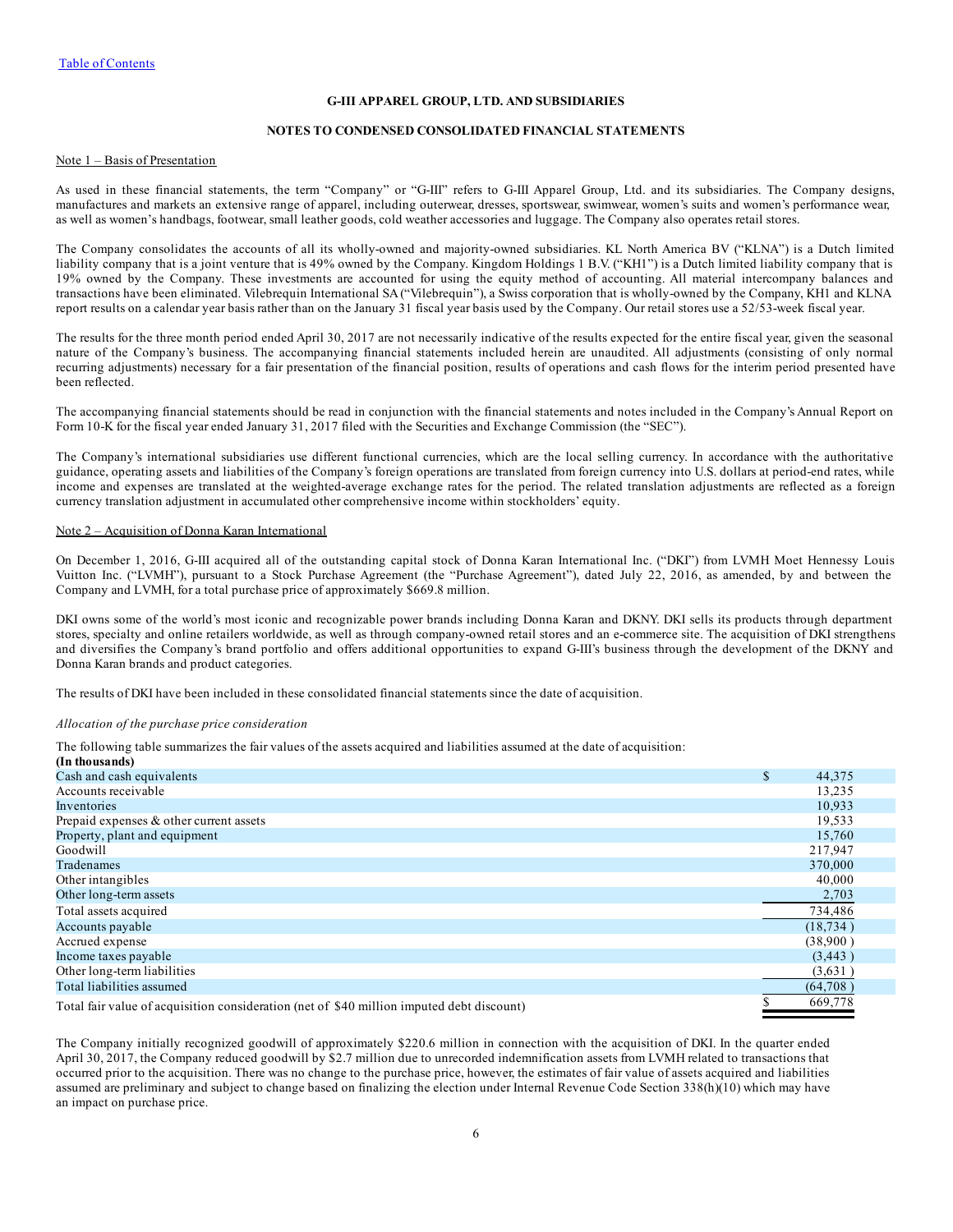The goodwill was assigned to the Company's wholesale operations reporting unit as the wholesale operations reporting unit is expected to benefit from the synergies of the combination and from the future growth of DKI. Subsequent to the acquisition, DKI's wholesale operations were fully integrated into G-III's credit and collection platform and both entities are expected to share several processes in the short term such as IT, finance, logistics, human resources, sourcing and overseas quality control. The Purchase Agreement included an option to make an election under Internal Revenue Code Section 338(h)(10). Accordingly, the book and tax basis of the acquired assets and liabilities are the same as of the purchase date and the goodwill is deductible for tax purposes over a 15 year period.

The fair values assigned to identifiable intangible assets acquired were based on assumptions and estimates made by management using unobservable inputs reflecting the Company's own assumptions about the inputs that market participants would use in pricing the asset or liability based on the best information available. The fair values of these identifiable intangible assets were determined using the discounted cash flow method and the Company classifies these intangibles as Level 3 fair value measurements. The Company recorded other intangible assets of \$410.0 million, which included customer relationships of \$40.0 million (17 year life), as well as tradenames of \$370.0 million, which have an indefinite life.

The results of DKI have been included in these consolidated financial statements since the date of acquisition.

#### Note 3 – Investment in Unconsolidated Affiliates

In February 2016, the Company acquired a 19% minority interest in KH1, the parent company of the group that holds the worldwide rights to the Karl Lagerfeld brand. The Company paid 32.5€ million (approximately \$35.4 million at the date of the transaction). This investment is intended to expand the partnership between the Company and the Karl Lagerfeld brand and extend their business development opportunities on a global scale. The investment in KH1, which is being accounted for under the equity method of accounting, is reflected in Investment in Unconsolidated Affiliates on the Condensed Consolidated Balance Sheets at April 30, 2017.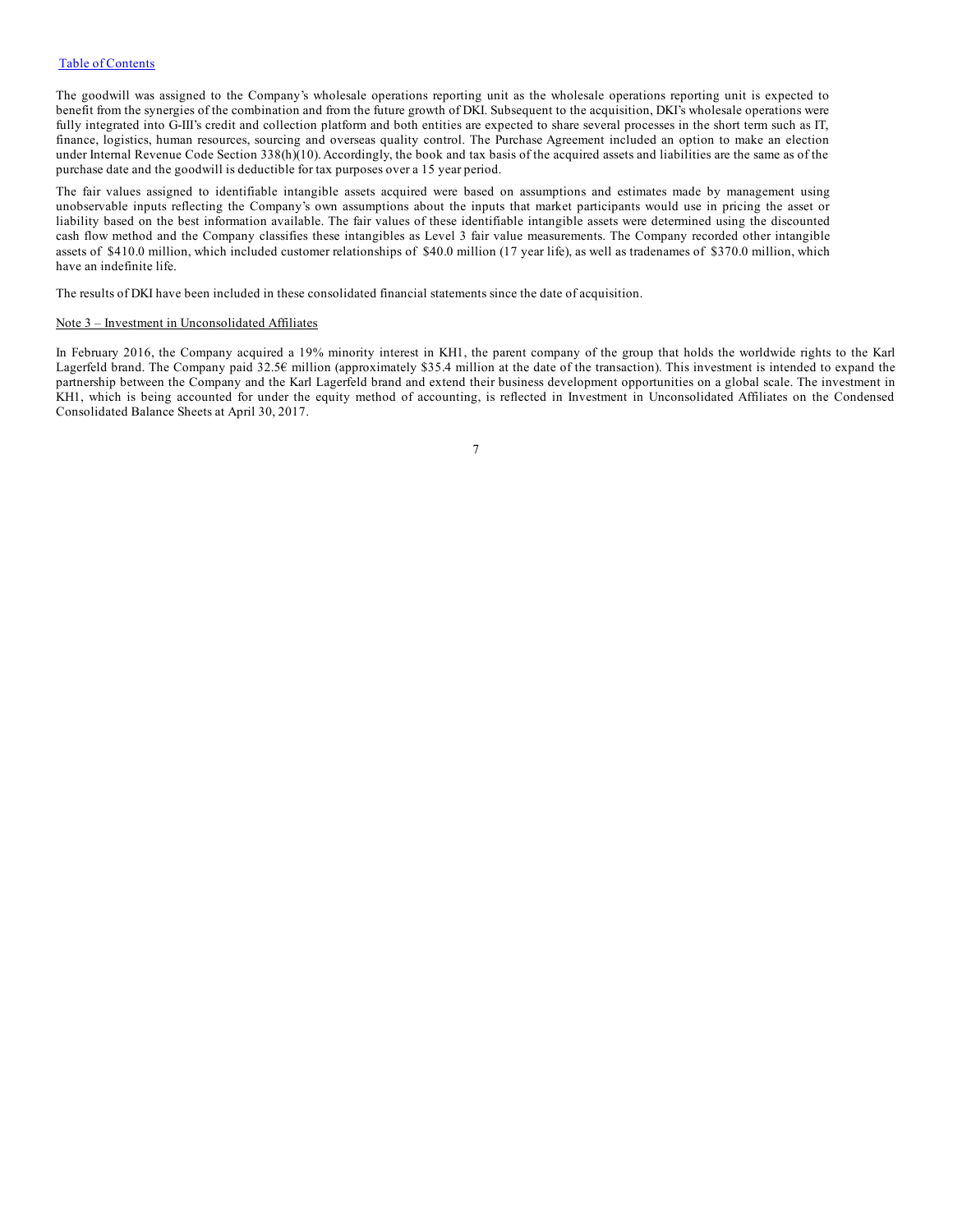#### Note 4 – Inventories

Subsequent to the adoption of Accounting Standard Update 2015-11 (Inventory - topic 330), wholesale inventories are stated at the lower of cost (determined by the first-in, first out method) or net realizable value which comprises a significant portion of the Company's inventory. Retail inventories are valued at the lower of cost or market as determined by the retail inventory method. Vilebrequin inventories are stated at the lower of cost (determined by the weighted average method) or net realizable value. Inventories consist of:

|                                   | April 30, 2017 | April 30, 2016 | <b>January 31, 2017</b> |
|-----------------------------------|----------------|----------------|-------------------------|
|                                   |                | (In thousands) |                         |
| Finished goods                    | 445.567        | 405.658        | 483.085                 |
| Raw materials and work-in-process | 402            | .062           | 184                     |
|                                   | 445.969        | 406,720        | 483.269                 |

#### Note 5 – Net Income (Loss) per Common Share

Basic net income (loss) per common share has been computed using the weighted average number of common shares outstanding during each period. Diluted net income per share, when applicable, is computed using the weighted average number of common shares and potential dilutive common shares, consisting of unvested restricted stock awards and stock options outstanding during the period. In addition, all share based payments outstanding that vest based on the achievement of performance and/or market price conditions, and for which the respective performance and/or market price conditions have not been achieved, have been excluded from the diluted per share calculation. Approximately 510,800 shares of common stock have been excluded from the diluted net income per share calculation for the three months ended April 30, 2016. For the three months ended April 30, 2017 and 2016, 14,275 and 19,200 shares of common stock, respectively, were issued in connection with the exercise or vesting of equity awards.

The following table reconciles the numerators and denominators used in the calculation of basic and diluted net income (loss) per share:

|                                                   | <b>Three Months Ended</b><br>April 30, |               |  |        |  |      |
|---------------------------------------------------|----------------------------------------|---------------|--|--------|--|------|
|                                                   |                                        | 2017          |  |        |  | 2016 |
|                                                   |                                        |               |  |        |  |      |
| Net income (loss) attributable to G-III           |                                        | $(10,391)$ \$ |  | 2,771  |  |      |
| Basic net income (loss) per share:                |                                        |               |  |        |  |      |
| Basic common shares                               |                                        | 48,648        |  | 45,549 |  |      |
| Basic net income (loss) per share                 |                                        | (0.21)        |  | 0.06   |  |      |
|                                                   |                                        |               |  |        |  |      |
| Diluted net income (loss) per share:              |                                        |               |  |        |  |      |
| Basic common shares                               |                                        | 48.648        |  | 45,549 |  |      |
| Diluted restricted stock awards and stock options |                                        |               |  | 1,393  |  |      |
| Diluted common shares                             |                                        | 48,648        |  | 46,942 |  |      |
| Diluted net income (loss) per share               |                                        | (0.21)        |  | 0.06   |  |      |

#### Note 6 – Notes Payable

Long term debt consists of the following:

|                                                                | April 30, 2017 | April 30, 2016 |            |  | <b>January 31, 2017</b> |
|----------------------------------------------------------------|----------------|----------------|------------|--|-------------------------|
|                                                                |                |                |            |  |                         |
| Term loan                                                      | 300,000        |                | <b>COL</b> |  | 300,000                 |
| New revolving credit facility <sup>(1)</sup>                   | 120.000        |                |            |  | 91.121                  |
| Note issued to LVMH                                            | 125,000        |                |            |  | 125,000                 |
| Subtotal                                                       | 545,000        |                |            |  | 516,121                 |
| Less: Net debt issuance costs and debt discount <sup>(2)</sup> | (52,204)       |                |            |  | (54,365)                |
| Total                                                          | 492.796        |                | ۰.         |  | 461.756                 |

(1) There were no borrowings outstanding as of April 30, 2016 under the Company's prior revolving credit agreement.

(2) This table does not include the debt issuance costs, net of amortization, totaling \$11.3 million and \$11.9 million as of April 30, 2017 and January 31, 2017, respectively, related to the new revolving credit facility. The debt issuance costs have been deferred and are presented as an asset as permitted under ASU 2015-15.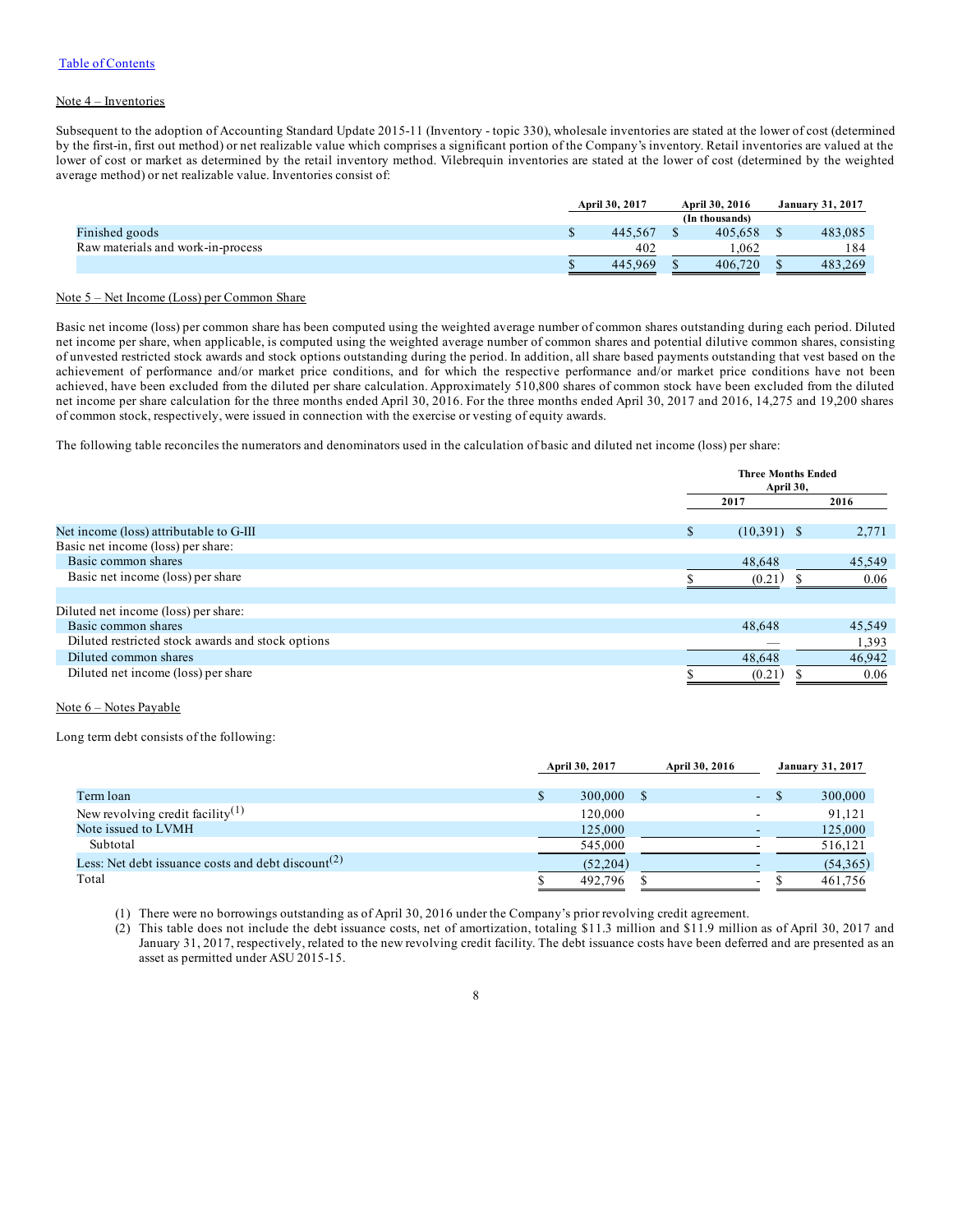#### *Term Loan*

In connection with the acquisition of DKI, the Company borrowed \$350.0 million under a senior secured term loan facility (the "Term Loan"). The Term Loan will mature in December 2022. The Term Loan was subject to amortization payments of 0.625% of the original aggregate principal amount of the Term Loan per quarter, with the balance due at maturity. On December 1, 2016, the Company prepaid \$50.0 million in principal amount of the Term Loan. This prepayment relieved G-III of its obligation to make quarterly amortization payments for the remainder of the term.

Interest on the outstanding principal amount of the Term Loan accrues at a rate equal to LIBOR, subject to a 1% floor, plus an applicable margin of 5.25% or an alternate base rate (defined as the greatest of (i) the "prime rate" as published by the Wall Street Journal from time to time, (ii) the federal funds rate plus 0.5% or (iii) the LIBOR rate for a borrowing with an interest period of one month) plus 4.25%, per annum, payable in cash.

The Term Loan is secured by certain assets of the Company and certain of its subsidiaries. The Term Loan contains covenants that restrict the Company's ability to among other things, incur additional debt, sell or dispose certain assets, make certain investments, incur liens and enter into acquisitions. This loan also includes a mandatory prepayment provision on excess cash flow as defined within the agreement. Afirst lien leverage covenant requires the Company to maintain a level of debt to EBITDA at a ratio as defined over the term of the agreement. As of April 30, 2017 the Company was in compliance with this covenant.

#### *New Revolving Credit Facility*

Upon closing of the acquisition of DKI, the Company's previous credit agreement (the "old revolving credit facility") was refinanced and replaced by a \$650 million amended and restated credit agreement (the "new revolving credit facility"). Amounts available under the new revolving credit facility are subject to borrowing base formulas and over advances as specified in the new revolving credit facility agreement. Borrowings bear interest, at the Company's option, at LIBOR plus a margin of 1.25% to 1.75% or an alternate base rate (defined as the greatest of (i) the "prime rate" of JPMorgan Chase Bank, N.A. from time to time, (ii) the federal funds rate plus 0.5% or (iii) the LIBOR rate for a borrowing with an interest period of one month) plus a margin of 0.25% to 0.75%, with the applicable margin determined based on the availability under the new revolving credit facility agreement. The new revolving credit facility has a five year term ending December 1, 2021. In addition to paying interest on any outstanding borrowings under the new revolving credit facility, the Company is required to pay a commitment fee to the lenders under the credit agreement with respect to the unutilized commitments. The commitment fee accrues at a rate equal to 0.25% per annum on the average daily amount of the unutilized available commitment.

As of April 30, 2017, the Company had \$120.0 million of borrowings outstanding under the new revolving credit facility all of which are classified as long term liabilities. As of April 30, 2017, there were outstanding trade and standby letters of credit amounting to \$9.7 million and \$3.4 million, respectively.

#### *LVMH Note*

As part of the consideration for the acquisition of DKI, the Company issued to LVMH a junior lien secured promissory note in the principal amount of \$125.0 million (the "LVMH Note") that bears interest at the rate of 2% per year. \$75.0 million of the principal amount of the LVMH Note is due and payable on June 1, 2023 and \$50.0 million of such principal amount is due and payable on December 1, 2023. ASC 820 - Fair Value Measurements requires the note to be recorded at fair value. As a result, the company recorded a debt discount in the amount of \$40.0 million. This discount is being amortized as interest expense using the effective interest method over the term of the LVMH Note.

#### *Prior Revolving Credit Facility*

Prior to the acquisition of DKI, the prior revolving credit facility consisted of a five-year senior secured credit facility providing for borrowings in the aggregate principal amount of up to \$450 million through August 2017. Amounts available under the prior credit agreement were subject to borrowing base formulas and other advances as specified in that credit agreement. Borrowings bore interest, at the Company's option, at LIBOR plus a margin of 1.5% to 2.0% or prime plus a margin of 0.5% to 1.0%, with the applicable margin determined based on availability under the previous credit agreement.

The prior credit agreement was secured by all of the assets of G-III Apparel Group, Ltd. and its subsidiaries, G-III Leather Fashions, Inc., Riviera Sun, Inc., CK Outerwear, LLC, Andrew & Suzanne Company Inc., AM Retail Group, Inc., G-III Apparel Canada ULC, G-III License Company, LLC and AM Apparel Holdings, Inc.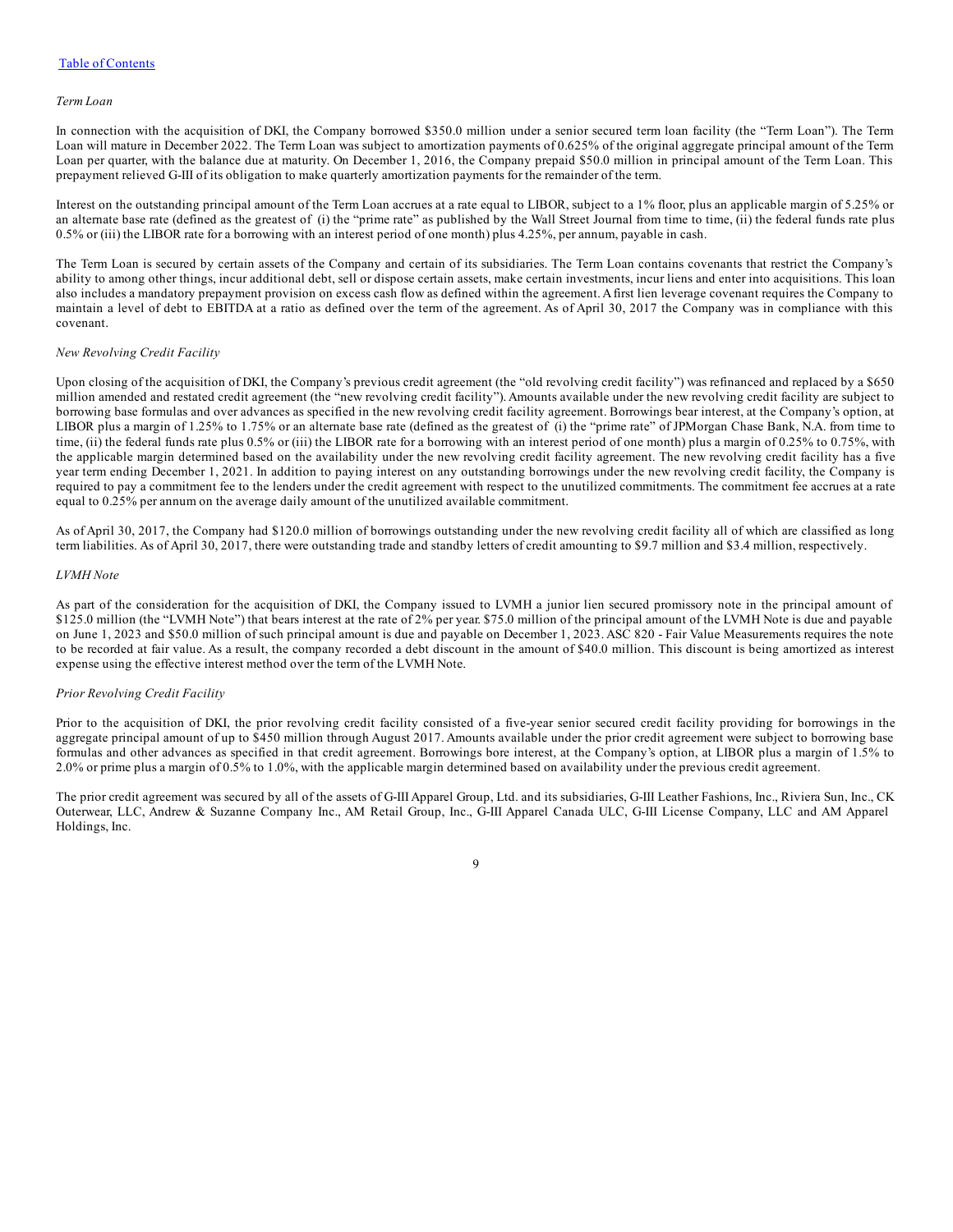#### Note 7 – Segments

The Company's reportable segments are business units that offer products through different channels of distribution. The Company has two reportable segments: wholesale operations and retail operations. The wholesale operations segment includes sales of products under brands licensed by the Company from third parties, as well as sales of products under the Company's own brands and private label brands. Wholesale sales and revenues from license agreements related to the Donna Karan and DKNY business are included in the wholesale operations segment. The retail operations segment consists primarily of the Wilsons Leather, G.H. Bass and DKNY stores, as well as a limited number of Calvin Klein Performance and Karl Lagerfeld Paris stores.

The following information, in thousands, is presented for the three month periods indicated below:

|                                     | Three Months Ended April 30, 2017 |  |           |  |                                 |  |         |  |
|-------------------------------------|-----------------------------------|--|-----------|--|---------------------------------|--|---------|--|
|                                     | Wholesale                         |  | Retail    |  | Elimination $(1)$               |  | Total   |  |
| Net sales                           | 453,017                           |  | 99.185    |  | $(23,160)$ \$                   |  | 529,042 |  |
| Cost of goods sold                  | 298,373                           |  | 51,973    |  | (23,160)                        |  | 327,186 |  |
| Gross profit                        | 154,644                           |  | 47.212    |  |                                 |  | 201,856 |  |
| Selling, general and administrative | 130.160                           |  | 67.251    |  |                                 |  | 197,411 |  |
| Depreciation and amortization       | 6,385                             |  | 3,453     |  |                                 |  | 9,838   |  |
| Operating profit (loss)             | 18.099                            |  | (23, 492) |  | $\hspace{0.1mm}-\hspace{0.1mm}$ |  | (5,393) |  |

|                                     |  | Three Months Ended April 30, 2016 |  |          |  |               |  |         |  |  |  |  |  |  |  |  |  |        |  |                   |  |       |
|-------------------------------------|--|-----------------------------------|--|----------|--|---------------|--|---------|--|--|--|--|--|--|--|--|--|--------|--|-------------------|--|-------|
|                                     |  | Wholesale                         |  |          |  |               |  |         |  |  |  |  |  |  |  |  |  | Retail |  | Elimination $(1)$ |  | Total |
| Net sales                           |  | 382,371                           |  | 94.992   |  | $(19.960)$ \$ |  | 457,403 |  |  |  |  |  |  |  |  |  |        |  |                   |  |       |
| Cost of goods sold                  |  | 257,995                           |  | 53,699   |  | (19,960)      |  | 291,734 |  |  |  |  |  |  |  |  |  |        |  |                   |  |       |
| Gross profit                        |  | 124,376                           |  | 41.293   |  |               |  | 165,669 |  |  |  |  |  |  |  |  |  |        |  |                   |  |       |
| Selling, general and administrative |  | 96,938                            |  | 56,167   |  |               |  | 153,105 |  |  |  |  |  |  |  |  |  |        |  |                   |  |       |
| Depreciation and amortization       |  | 5,000                             |  | 2,193    |  |               |  | 7,193   |  |  |  |  |  |  |  |  |  |        |  |                   |  |       |
| Operating profit (loss)             |  | 22,438                            |  | (17,067) |  |               |  | 5.371   |  |  |  |  |  |  |  |  |  |        |  |                   |  |       |

*(1) Represents intersegment sales to the Company's retail operations.*

The total assets for each of the Company's reportable segments are as follows:

|                     | April 30, 2017 |  | April 30, 2016 | <b>January 31, 2017</b> |
|---------------------|----------------|--|----------------|-------------------------|
|                     |                |  | (In thousands) |                         |
| Wholesale           | .459.142       |  | 692,039        | 477,259                 |
| Retail              | 205.024        |  | 199.560        | 228,352                 |
| Corporate $(1)$     | 139.622        |  | 215.082        | 146.333                 |
| <b>Total Assets</b> | 1,803,788      |  | .106.681       | 1,851,944               |

*(1) Includes assets not allocated to any reportable segment.*

#### Note 8 – Recent Accounting Pronouncements

#### *Accounting Guidance Issued Being Evaluated for Adoption*

In January 2017, the FASB issued ASU 2017-04, "Intangibles — Goodwill and Other (Topic 350): Simplifying the Test for Goodwill Impairment." The purpose of ASU 2017-04 is to simplify the subsequent measurement of goodwill by removing the second step of the two-step impairment test. The amendment should be applied on a prospective basis. ASU 2017-04 is effective for fiscal years beginning after December 15, 2019, including interim periods within that year. Early adoption is permitted for interim or annual goodwill impairment tests performed on testing dates after January 1, 2017. The Company does not expect ASU 2017-04 to have an impact on its consolidated financial statements.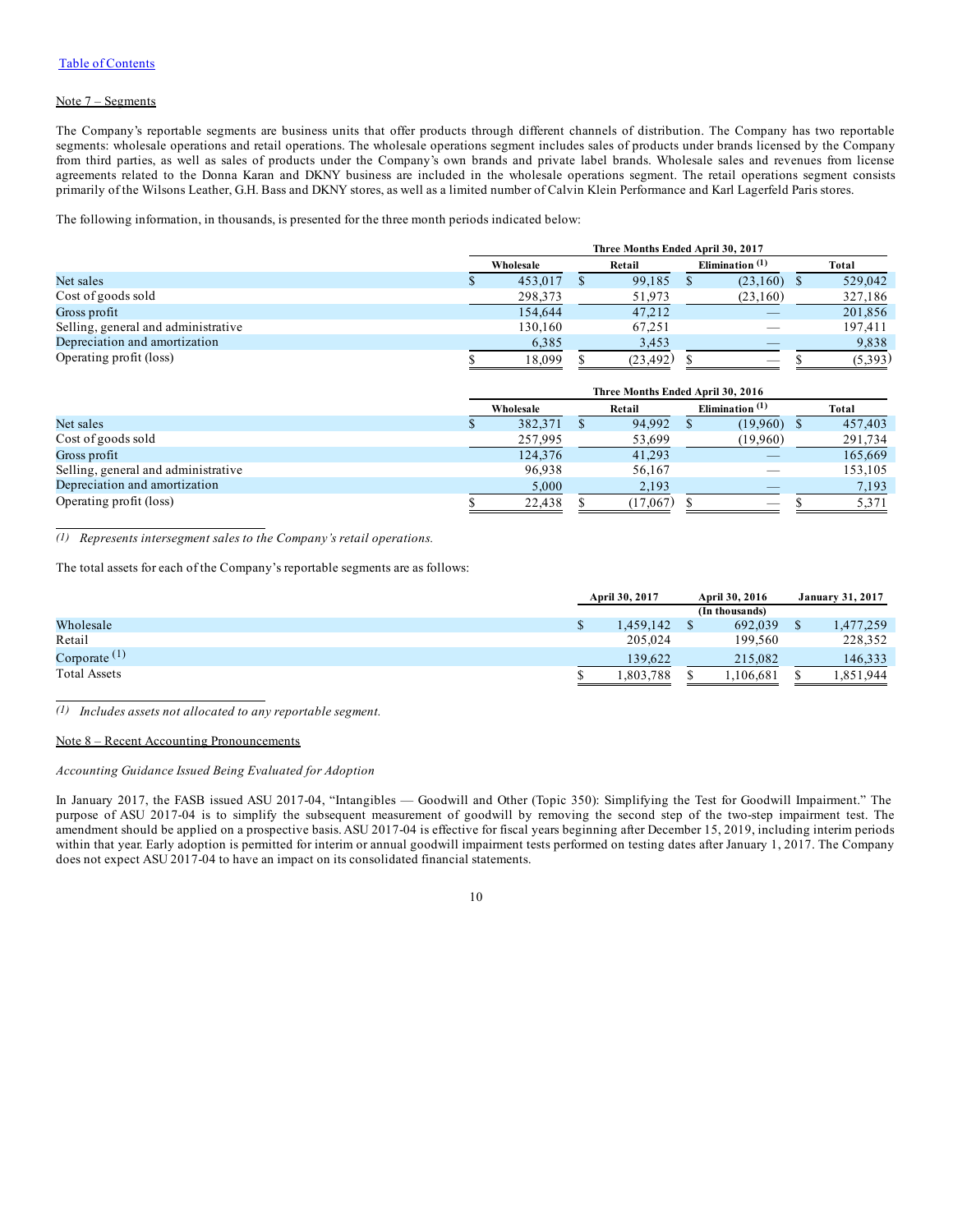In January 2017, the FASB issued ASU 2017-01, "Business Combinations (Topic 805): Clarifying the Definition of a Business." The purpose of ASU 2017- 01 is to clarify the definition of a business to assist entities with evaluating whether transactions should be accounted for as acquisitions (or disposals) of assets or businesses. ASU 2017-01 is effective for fiscal years beginning after December 15, 2017, including interim periods within that year. The amendments in ASU 2017-01 should be applied prospectively on or after the effective date. Early adoption is permitted. The Company does not expect ASU 2017-01 to have an impact on its consolidated financial statements.

In October 2016, the FASB issued ASU 2016-16, "Income Taxes (Topic 740): Intra-Entity Transfers of Assets Other Than Inventory." The update requires an entity to recognize the income tax consequences of an intra-entity transfer of an asset upon transfer other than inventory, eliminating the current recognition exception. Prior to the update, GAAP prohibited the recognition of current and deferred income taxes for intra-entity asset transfers until the asset was sold to an outside party. The amendments in this update do not include new disclosure requirements; however, existing disclosure requirements might be applicable when accounting for the current and deferred income taxes for an intra-entity transfer of an asset other than inventory. For public business entities, the amendments in this update are effective for annual reporting periods beginning after December 15, 2017, including interim reporting periods within those fiscal years. The Company does not expect ASU 2016-16 to have an impact on its consolidated financial statements.

In August 2016, the FASB issued ASU 2016-15, "Statement of Cash Flows (Topic 230): Classification of Certain Cash Receipts and Cash Payments," which clarifies guidance with respect to the classification of eight specific cash flow issues. ASU 2016-15 was issued to reduce diversity in practice and prevent financial statement restatements. Cash flow issues include: debt prepayment or debt extinguishment costs, settlement of zero-coupon bonds, contingent consideration payments made after a business combination, proceeds from the settlement of insurance claims, proceeds from the settlement of corporateowned life insurance policies and bank-owned life insurance policies, distributions received from equity method investees, beneficial interests in securitization transactions and separately identifiable cash flows and application of the predominance principle.ASU 2016-15 is effective for public business entities for fiscal years beginning after December 15, 2017, including interim periods within those fiscal years. Under the provision, entities must apply the guidance retrospectively to all periods presented but may apply it prospectively if retrospective application would be impracticable. The Company is currently evaluating the provisions of ASU 2016-15.

In April 2016, the FASB issued ASU 2016-10, "Revenue from Contracts with Customers (Topic 606): Identifying Performance Obligations and Licensing." The guidance clarifies two aspects of Topic 606: (i) identifying performance obligations and (ii) providing licensing implementation guidance, while retaining the related principles for those areas. Topic 606 includes implementation guidance on (a) contracts with customers to transfer goods and services in exchange for consideration and (b) determining whether an entity's promise to grant a license provides a customer with either a right to use the entity's intellectual property (which is satisfied at a point in time) or a right to access the entity's intellectual property (which is satisfied over time). The amendments in this update are intended to render more detailed implementation guidance with the expectation of reducing the degree of judgment necessary to comply with Topic 606. The FASB continues to clarify this guidance and most recently issued ASU 2016-08, "Principal versus Agent Considerations (Reporting Revenue Gross versus Net)," ASU 2016-12, "Narrow-Scope Improvements and Practical Expedients," and ASU 2016-20, "Technical Corrections and Improvements to Topic 606, Revenue from Contracts with Customers." These new standards have the same effective date as ASU 2014-09 and will be effective for public entities for fiscal years beginning after December 15, 2017, and interim periods within those fiscal years. The guidance permits two methods of adoption: retrospectively to each prior reporting period presented (full retrospective method), or retrospectively with the cumulative effect of initially applying the guidance recognized at the date of initial application (the cumulative catch-up transition method). The Company has not yet determined which method it will utilize. The Company has formed a committee that is evaluating the potential differences that would result from applying the requirements of the new standard to the current accounting policies and practices. Based on this initial assessment and the actions the Committee is currently undertaking to implement the new guidance, the Company currently believes that the adoption of Topic 606 will primarily impact its wholesale operations segment in the timing of recognition of certain adjustments that are currently recorded in net sales along with reclassifications of certain operating expenses such as cooperative advertising, which is currently recorded in selling, general and administrative expenses but will be recorded as an offset to net sales under the new guidance. The Company believes that the retail operations segment will not be materially impacted by the new guidance, as its retail stores do not currently offer significant loyalty programs to their customers. However, these assessments may be subject to change.

In February 2016, the FASB issued ASU 2016-02, "Leases (Topic 842)." The primary difference between the current requirement under GAAP and ASU 2016- 02 is the recognition of lease assets and lease liabilities by lessees for those leases classified as operating leases. ASU 2016-02 requires that a lessee recognize in the statement of financial position a liability to make lease payments (the lease liability) and a right-of-use asset representing its right to use the underlying asset for the lease term (other than leases that meet the definition of a short-term lease). The liability will be equal to the present value of lease payments. The asset will be based on the liability, subject to adjustment, such as for initial direct costs. For income statement purposes, the FASB retained a dual model, requiring leases to be classified as either operating or finance. Operating leases will result in straight-line expense (similar to current operating leases) while finance leases will result in a front-loaded expense pattern (similar to current capital leases). Classification will be based on criteria that are for the most part similar to those applied in current lease accounting. ASU 2016-02 may be adopted using a modified retrospective transition, and provides for certain practical expedients. Transactions will require application of the new guidance at the beginning of the earliest comparative period presented. The guidance is effective for public entities for fiscal years beginning after December 15, 2018, and interim periods within those fiscal years. Early adoption is permitted. The Company is currently assessing the potential impact of ASU 2016-02 on its consolidated financial statements and expects that it will result in a significant increase to its long-term assets and liabilities.

In January 2016, the FASB issued ASU 2016-01, "Financial Instruments — Overall (Subtopic 825-10): Recognition and Measurement of Financial Assets and Financial Liabilities." This standard modifies how entities measure equity investments and present changes in the fair value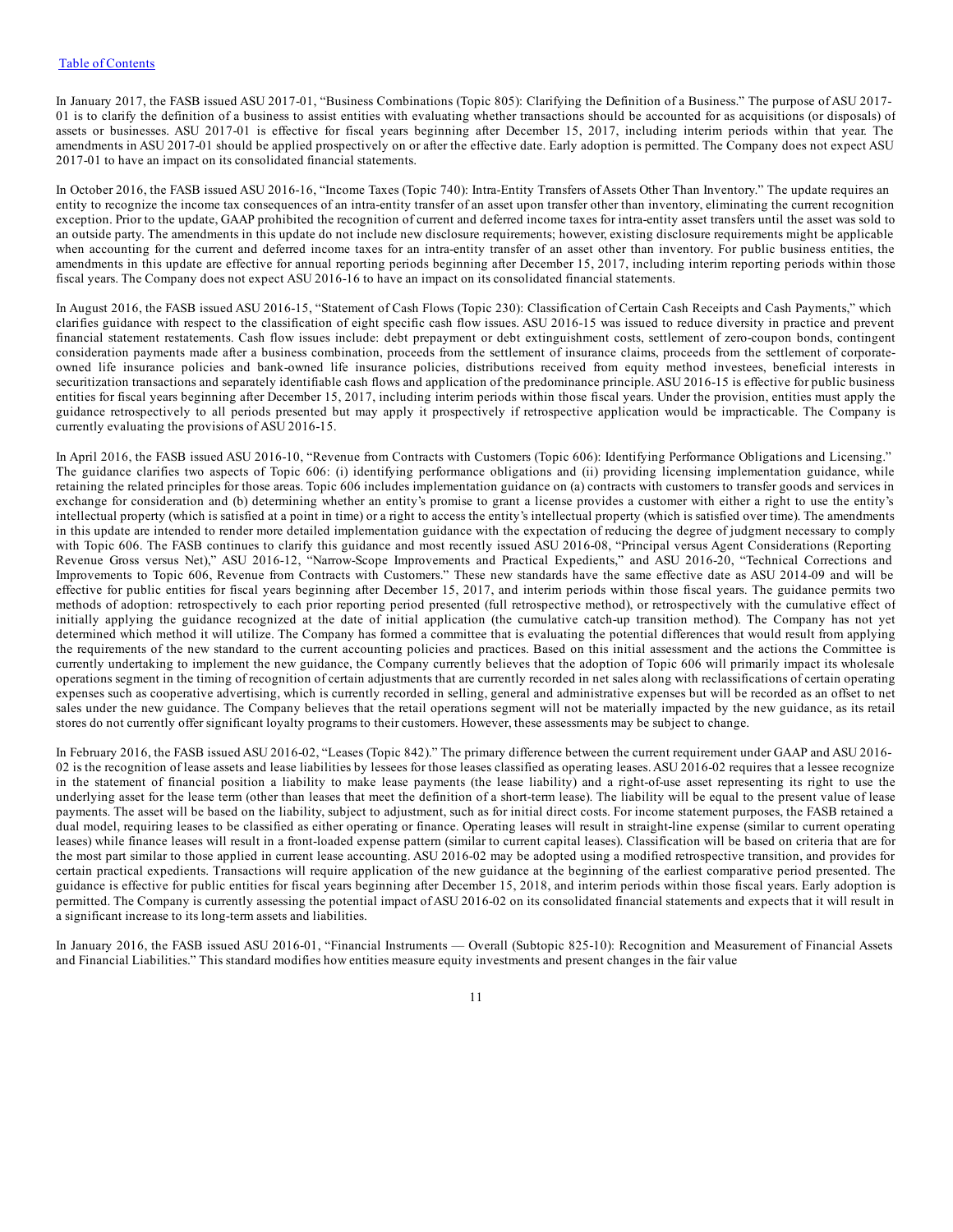<span id="page-11-0"></span>of financial liabilities; simplifies the impairment assessment of equity investments without readily determinable fair values by requiring a qualitative assessment to identify impairment; changes presentation and disclosure requirements; and clarifies that an entity should evaluate the need for a valuation allowance on a deferred tax asset related to available-for-sale securities in combination with the entity's other deferred tax assets. ASU 2016-01 is effective for fiscal years beginning after December 15, 2017, including interim periods within those fiscal years. Early application is permitted. The Company does not expect that the adoption of this ASU will have a significant impact on its statement of operations.

#### **Item 2. Management's Discussion and Analysis of Financial Condition and Results of Operations.**

Unless the context otherwise requires, "G-III", "us", "we" and "our" refer to G-III Apparel Group, Ltd. and its subsidiaries. References to fiscal years refer to the year ended or ending on January 31 of that year. For example, our fiscal year ending January 31, 2018 is referred to as "fiscal 2018". Vilebrequin, KH1 and KLNA report results on a calendar year basis rather than on the January 31 fiscal year basis used by G-III. Accordingly, the results of Vilebrequin, KH1 and KLNA are and will be included in our financial statements for the quarter ended or ending closest to G-III's fiscal quarter. For example, in this Form 10-Q for the three month period ended April 30, 2017, the results of Vilebrequin, KH1 and KLNA are included for the three month period ended March 31, 2017. We account for our investment in KLNA and KH1 using the equity method of accounting.

The operating results of Donna Karan International Inc. have been included in our financial statements since December 1, 2016, the date of acquisition.

Various statements contained in this Form 10-Q, in future filings by us with the SEC, in our press releases and in oral statements made from time to time by us or on our behalf constitute "forward-looking statements" within the meaning of the Private Securities Litigation Reform Act of 1995. Forward-looking statements are based on current expectations and are indicated by words or phrases such as "anticipate," "estimate," "expect," "will," "project," "we believe," "is or remains optimistic," "currently envisions," "forecasts," "goal" and similar words or phrases and involve known and unknown risks, uncertainties and other factors that may cause actual results, performance or achievements to be materially different from the future results, performance or achievements expressed in or implied by such forward-looking statements. Forward-looking statements also include representations of our expectations or beliefs concerning future events that involve risks and uncertainties, including, but not limited to:

- our dependence on licensed products;
- our dependence on the strategies and reputation of our licensors;
- costs and uncertainties with respect to expansion of our product offerings;
- the performance of our products at retail and customer acceptance of new products;
- retail customer concentration;
- risks of doing business abroad;
- price, availability and quality of materials used in our products;
- the need to protect our trademarks and other intellectual property;
- risks relating to our retail business;
- dependence on existing management;
- our ability to make strategic acquisitions and possible disruptions from acquisitions;
- need for additional financing;
- seasonal nature of our business:
- our reliance on foreign manufacturers;
- the need to successfully upgrade, maintain and secure our information systems;
- the impact of the current economic and credit environment on us, our customers, suppliers and vendors;
- the effects of competition in the markets in which we operate;
- 12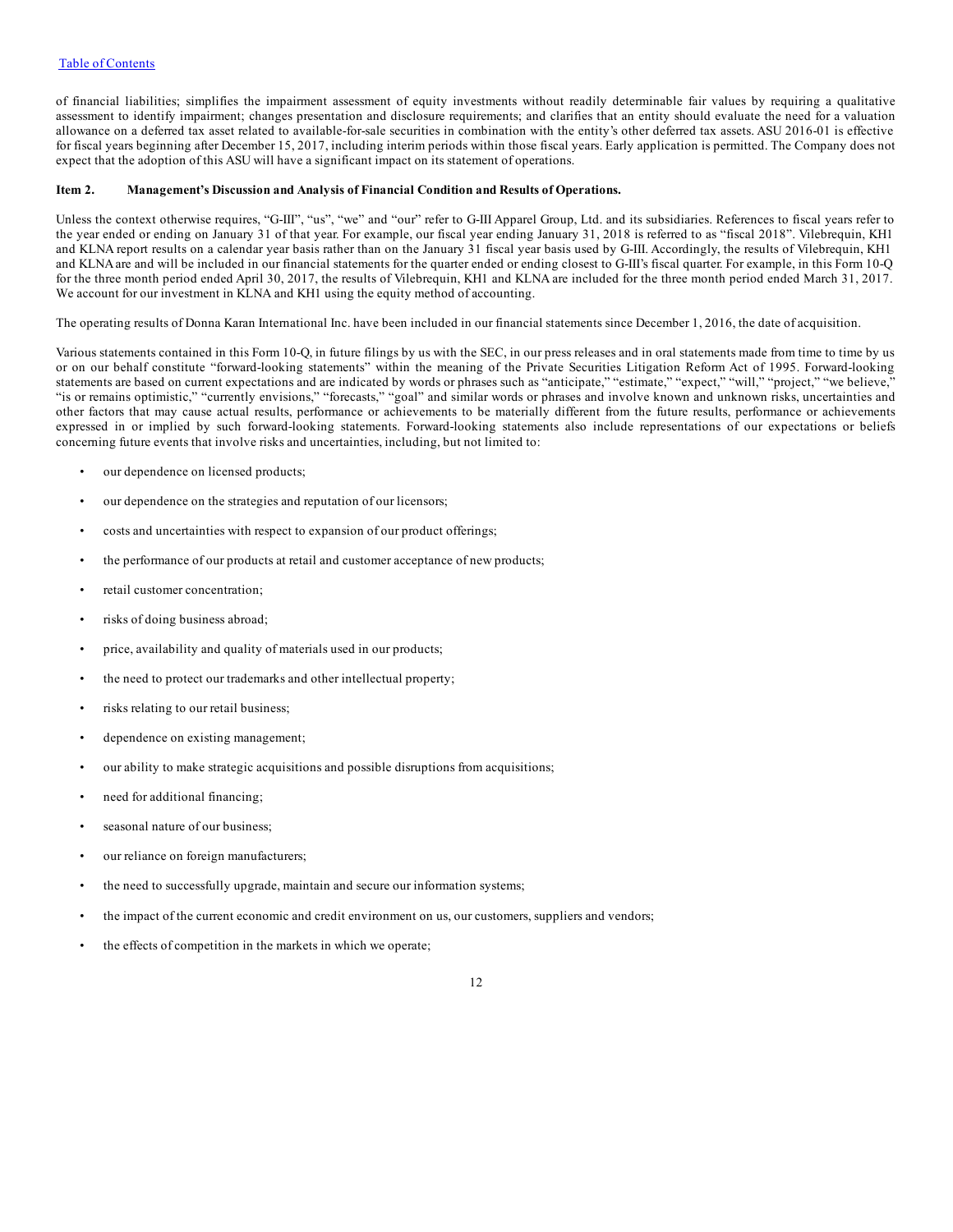- consolidation of our retail customers;
- additional legislation and/or regulation in the United States or around the world;
- our ability to import products in a timely and cost effective manner;
- our ability to continue to maintain our reputation;
- fluctuations in the price of our common stock;
- potential effect on the price of our common stock if actual results are worse than financial forecasts;
- the effect of regulations applicable to us as a U.S. public company; and
- matters relating to the acquisition of Donna Karan International Inc., including:
	- our ability to combine our business with the Donna Karan business successfully or in a timely and cost-efficient manner;
	- the increase in our indebtedness as a result of the acquisition;
	- the significant costs we incurred as a result of the acquisition;
	- the significant increase in the amount of our goodwill and other intangibles; and
	- the degree of business disruption relating to the acquisition.

These forward-looking statements are based largely on our expectations and judgments and are subject to a number of risks and uncertainties, many of which are unforeseeable and beyond our control. A detailed discussion of significant risk factors that have the potential to cause our actual results to differ materially from our expectations is described under the heading "Risk Factors" in our Annual Report on Form 10-K for the year ended January 31, 2017. We undertake no obligation to publicly update or revise any forward-looking statements, whether as a result of new information, future events or otherwise, except as required by law.

#### **Overview**

G-III designs, manufactures and markets an extensive range of apparel, including outerwear, dresses, sportswear, swimwear, women's suits and women's performance wear, as well as women's handbags, footwear, small leather goods, cold weather accessories and luggage. We sell our products under our own proprietary brands, which include DKNY, Donna Karan, Vilebrequin, G.H. Bass, Weejuns, Andrew Marc, Marc New York, Eliza J and Jessica Howard, as well as under licensed brands and private retail labels.

We sell products under an extensive portfolio of well-known licensed brands, including Calvin Klein, Tommy Hilfiger, Karl Lagerfeld, Levi's, Docker's, Kenneth Cole, Cole Haan and Guess?. In our team sports business, we have licenses with the National Football League, National Basketball Association, Major League Baseball, National Hockey League, Hands High, Touch by Alyssa Milano and over 140 U.S. colleges and universities.

We operate in fashion markets that are intensely competitive. Our ability to continuously evaluate and respond to changing consumer demands and tastes, across multiple market segments, distribution channels and geographic areas is critical to our success. Although our portfolio of brands is aimed at diversifying our risks in this regard, misjudging shifts in consumer preferences could have a negative effect on our business. Our success in the future will depend on our ability to design products that are accepted in the marketplace, source the manufacture of our products on a competitive basis, and continue to diversify our product portfolio and the markets we serve.

#### *Segments*

We report based on two reportable segments: wholesale operations and retail operations.

The wholesale operations segment includes sales of products under brands licensed by us from third parties, as well as sales of products under our own brands and private label brands. Wholesale sales and revenues from license agreements related to the Donna Karan International ("DKI") business are included in the wholesale operations segment.

The retail operations segment consists primarily of our Wilsons Leather, G.H. Bass and DKNY retail stores, substantially all of which are operated as outlet stores. As of April 30, 2017, we operated 174 Wilsons Leather stores, 155 G.H. Bass stores, 49 DKNY stores, 4 Calvin Klein Performance stores and 4 Karl Lagerfeld Paris stores. We also operate online stores for Wilsons Leather, G.H. Bass and DKNY.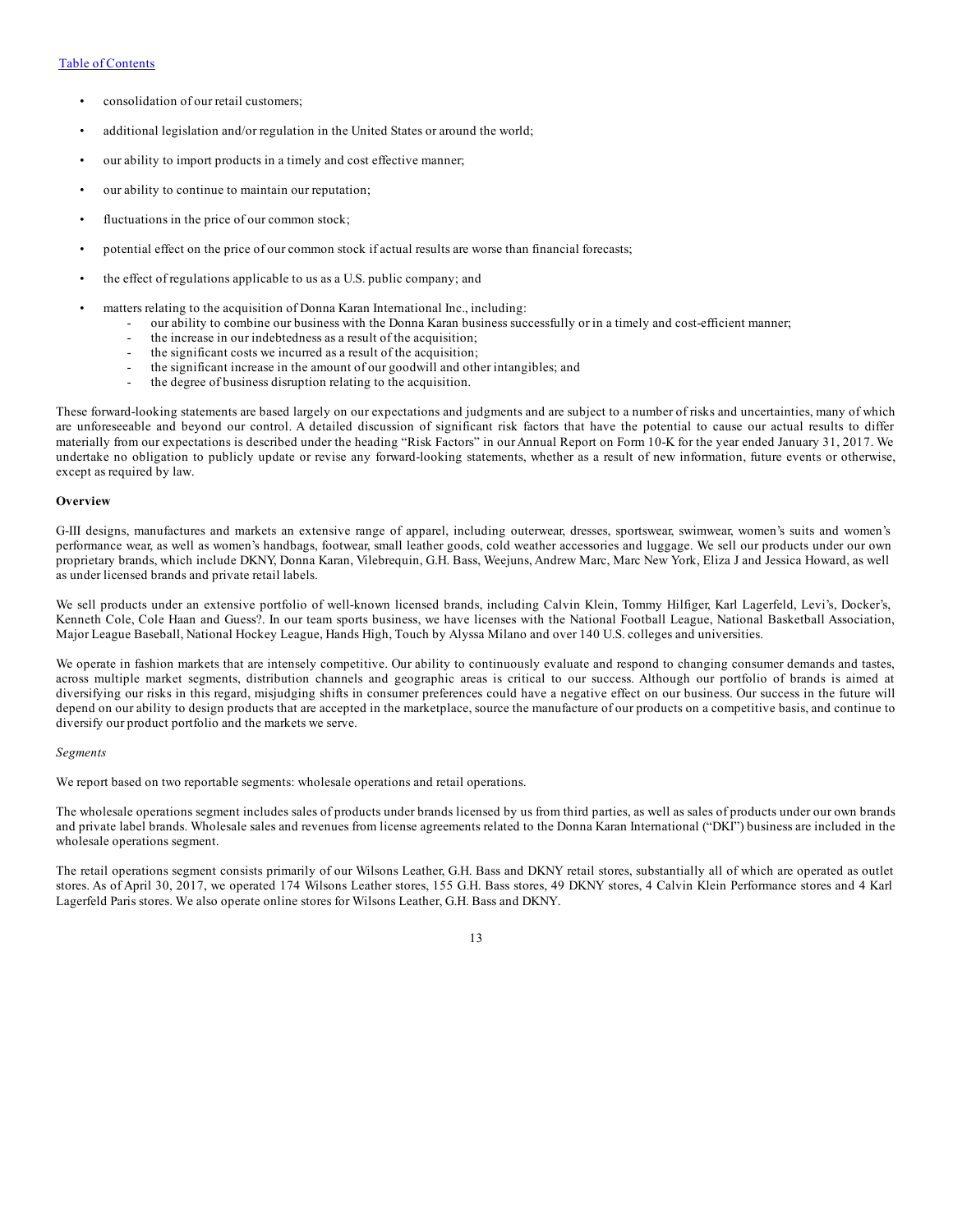#### *Recent Acquisitions*

We have expanded our portfolio of proprietary and licensed brands through acquisitions and by entering into license agreements for new brands or for additional products under previously licensed brands. Acquisitions are part of our strategy to expand our product offerings and increase the portfolio of proprietary and licensed brands that we offer through different tiers of retail distribution.

In December 2016, we acquired all of the outstanding capital stock of Donna Karan International Inc. ("DKI") from LVMH Moet Hennessy Louis Vuitton Inc. ("LVMH") for a total purchase price of approximately \$669.8 million. We believe that Donna Karan owns some of the world's most iconic and recognizable power brands, including DKNY, Donna Karan and DKNY Jeans. The acquisition of Donna Karan fits squarely into our strategy to diversify and expand our business and to increase our ownership of brands. We intend to focus on the expansion of the DKNY brand, while also re-establishing DKNY Jeans, Donna Karan and other associated brands. We believe that we can also capitalize on significant, untapped global licensing potential in a number of men's categories, as well as in home and jewelry. We believe that our strong track record of driving organic growth, identifying and integrating acquisitions and developing talent throughout the organization makes the potential of the DKNY and Donna Karan brands especially appealing.

#### *Licensed Products*

The sale of licensed products is a key element of our strategy and we have continually expanded our offerings of licensed products for more than 20 years.

In July 2016, we signed a three-year extension through March 2020 of our license agreement with the National Football League. This agreement includes men's and women's outerwear, Starter men's and women's outerwear, men's and women's lifestyle apparel, Hands High men's and women's lifestyle apparel and Touch by Alyssa Milano women's lifestyle apparel.

In February 2016, we expanded our relationship with Tommy Hilfiger through a new license agreement for Tommy Hilfiger womenswear in the United States and Canada. This license for women's sportswear, dresses, suit separates, performance and denim is in addition to our existing Tommy Hilfiger licenses for men's and women's outerwear and luggage. The new Tommy Hilfiger agreement has an initial term of five years and a renewal term of four years. Macy's will continue to be the principal retailer of Tommy Hilfiger in the United States and women's sportswear will continue to be a Macy's exclusive offering. We believe Tommy Hilfiger is a classic American lifestyle brand. We intend to leverage our market expertise to help build sales of Tommy Hilfiger women's apparel. .

In October 2015, we announced the launch of Hands High, a new licensed sports apparel line inspired by Tonight Show host, Jimmy Fallon. Hands High products feature professional team logos from the NFL, NBA, MLB and NHL. Hands High product was launched in October 2015 at retailers throughout the country, as well as at official team and stadium shops and official league websites. We started to ship Hands High products to over 40 universities in July 2016.

We believe that consumers prefer to buy brands they know. We have continually sought licenses that would increase the portfolio of name brands we can offer through different tiers of retail distribution, for a wide array of products at a variety of price points. We believe that brand owners will look to consolidate the number of licensees they engage to develop product and they will seek licensees with a successful track record of expanding brands into new categories. It is our objective to continue to expand our product offerings and we are continually discussing new licensing opportunities with brand owners

#### *Licensing*

As we have increased our portfolio of proprietary brands, we have licensed these brands in categories outside our core competencies. We began licensing Andrew Marc, Vilebrequin and G.H. Bass in selected categories after acquiring these brands in 2008, 2012 and 2013, respectively. Our licensing program is expected to significantly increase as a result of owning the Donna Karan and DKNY brands.

The DKNY brand is currently licensed for a broad array of products including fragrance, watches, hosiery, intimates, eyewear, children's clothing, home furnishings and menswear. We intend to focus on the expansion of licensing opportunities for the DKNY brand, while also re-establishing DKNY Jeans, Donna Karan and other associated brands. We believe that we can capitalize on significant, untapped global licensing potential in a number of categories.

G.H. Bass is licensed for the wholesale distribution of men's and women's footwear, men's sportswear, men's and boy's tailored clothing, men's socks, men's accessories and women's hosiery.

Vilebrequin has entered into licenses for footwear, watches and sunglasses. Distribution of both watches and glasses started in April 2017.

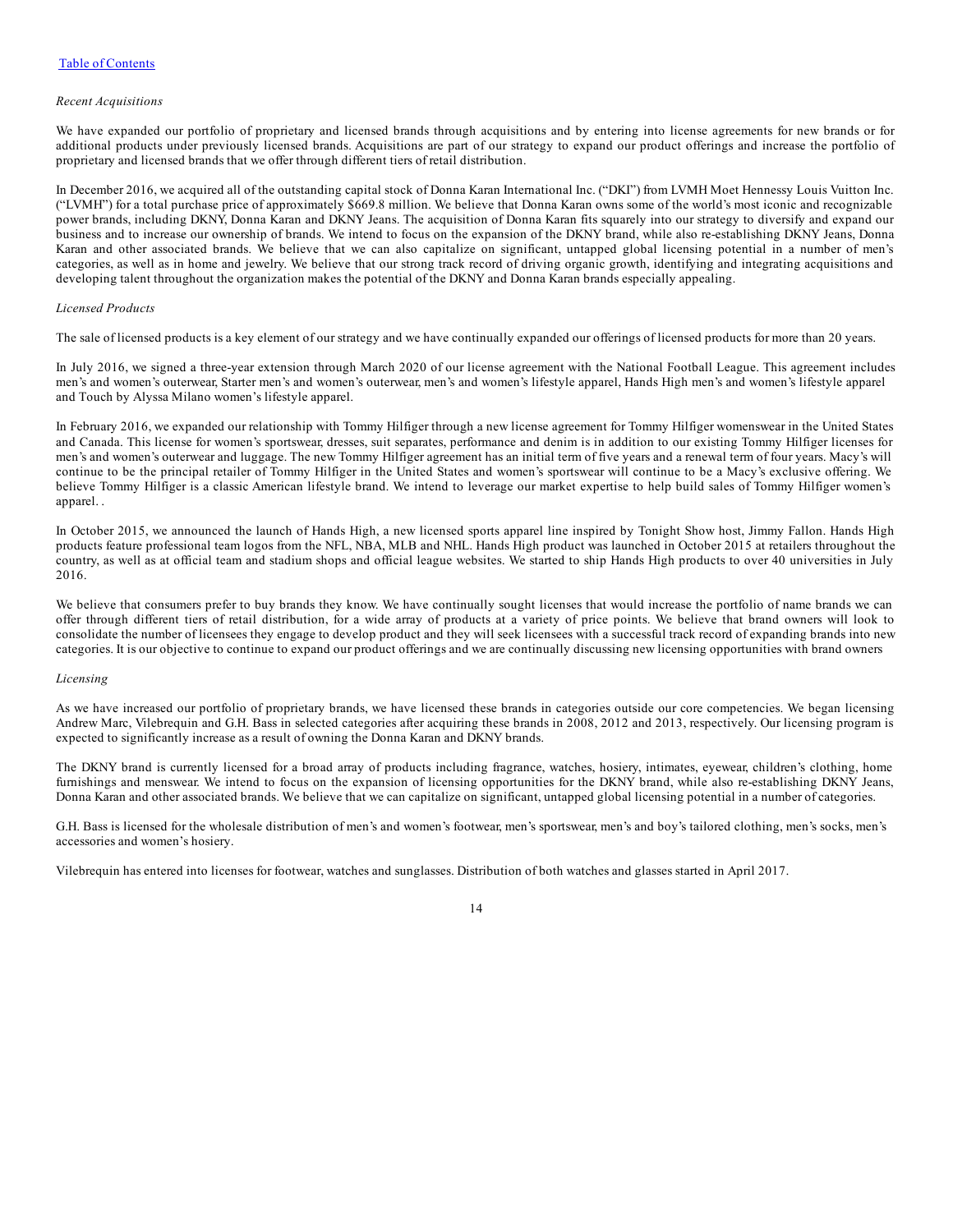#### *Retail Operations*

We experienced substantial losses in our retail operations segment in fiscal 2017 and the first quarter of fiscal 2018. We are focusing on turning around our retail business by terminating or renegotiating long-term leases as they come up for renewal, implementing cost-cutting initiatives, revising our merchandising strategy and repurposing certain Wilsons and Bass stores for the Karl Lagerfeld or DKNY brands.

Sales of apparel over the Internet continue to increase. Our e-commerce business consists of our own web platforms under www.dkny.com, www.wilsonsleather.com, www.ghbass.com, www.vilebrequin.com and www.andrewmarc.com. We also sell our product on Karl Lagerfeld's website, www.karllagerfeldparis.com. We sell our licensed product over the web through our retail partners, including Macys.com, Nordstrom.com and others, each of whom have significant online businesses. We have also increased sales to pure play online retail partners such as Amazon, Fanatics and others. We continue to develop additional marketing initiatives over the Internet, our web sites and social media to increase our e-commerce presence.

#### **Trends**

Significant trends that affect the apparel industry include retail chains closing unprofitable stores, an increased focus by retail chains on expanding their ecommerce, the continued consolidation of retail chains and the desire on the part of retailers to consolidate vendors supplying them.

Retailers are seeking to expand the differentiation of their offerings by devoting more resources to the development of exclusive products, whether by focusing on their own private label products or on products produced exclusively for a retailer by a national brand manufacturer. Retailers are placing more emphasis on building strong images for their private label and exclusive merchandise. Exclusive brands are only made available to a specific retailer, and thus customers loyal to their brands can only find them in the stores of that retailer.

A number of retailers are experiencing financial difficulties, which in some cases has resulted in bankruptcies, liquidations and/or store closings. The financial difficulties of a retail customer of ours could result in reduced business with that customer. We may also assume higher credit risk relating to receivables of a retail customer experiencing financial difficulty that could result in higher reserves for doubtful accounts or increased write-offs of accounts receivable. We attempt to mitigate credit risk from our customers by closely monitoring accounts receivable balances and shipping levels, as well as the ongoing financial performance and credit standing of customers.

Sales of apparel over the Internet continue to increase. We are addressing the increase in online shopping by developing additional marketing initiatives over the Internet, our web sites and social media.

We have attempted to respond to trends in our industry by continuing to focus on selling products with recognized brand equity, by attention to design, quality and value and by improving our sourcing capabilities. We have also responded with the strategic acquisitions made by us and new license agreements entered into by us that added to our portfolio of licensed and proprietary brands and helped diversify our business by adding new product lines, expanding distribution channels and developing the retail component of our business. We believe that our broad distribution capabilities help us to respond to the various shifts by consumers between distribution channels and that our operational capabilities will enable us to continue to be a vendor of choice for our retail partners.

#### **Results of Operations**

#### *Three months ended April 30, 2017 compared to three months ended April 30, 2016*

Net sales for the three months ended April 30, 2017 increased to \$529.0 million from \$457.4 million in the same period last year. Net sales of our segments are reported before intercompany eliminations. Net sales of our wholesale operations segment increased to \$453.0 million from \$382.4 million in the comparable period last year, primarily as a result of an increase of \$39.8 million in net sales of Tommy Hilfiger licensed products, driven by our new denim, sportswear, women's performance wear and women's suits licensed products and net sales of \$39.6 million from our new DKNY and Donna Karan product lines. Net sales of our retail operations segment increased to \$99.2 million for the three months ended April 30, 2017 from \$95.0 million in the same period last year. The increase in net sales was the result of \$15.3 million in net sales from our DKNY retail stores, acquired in December 2016, offset, in part, by a decrease in net sales of \$5.3 million from each of our Wilsons and G.H. Bass store chains. Wilsons'same store sales decreased by 11.3% compared to the same period in the prior year and G.H. Bass same store sales decreased by 9.2% compared to the same period in the prior year. These decreases are mainly the result of greater promotional activity in the current period compared to the same period last year.

Gross profit increased to \$201.9 million, or 38.2% of net sales, for the three months ended April 30, 2017, from \$165.7 million, or 36.2% of net sales, in the same period last year. The gross profit percentage in our wholesale operations segment was 34.1% in the three months ended April 30, 2017 compared to 32.5% in the same period last year. The increase in gross profit percentage was driven, in part, by DKNY and Donna Karan licensing income for which there is no associated cost of goods sold. In addition, we had improved gross profit margins due to a favorable product

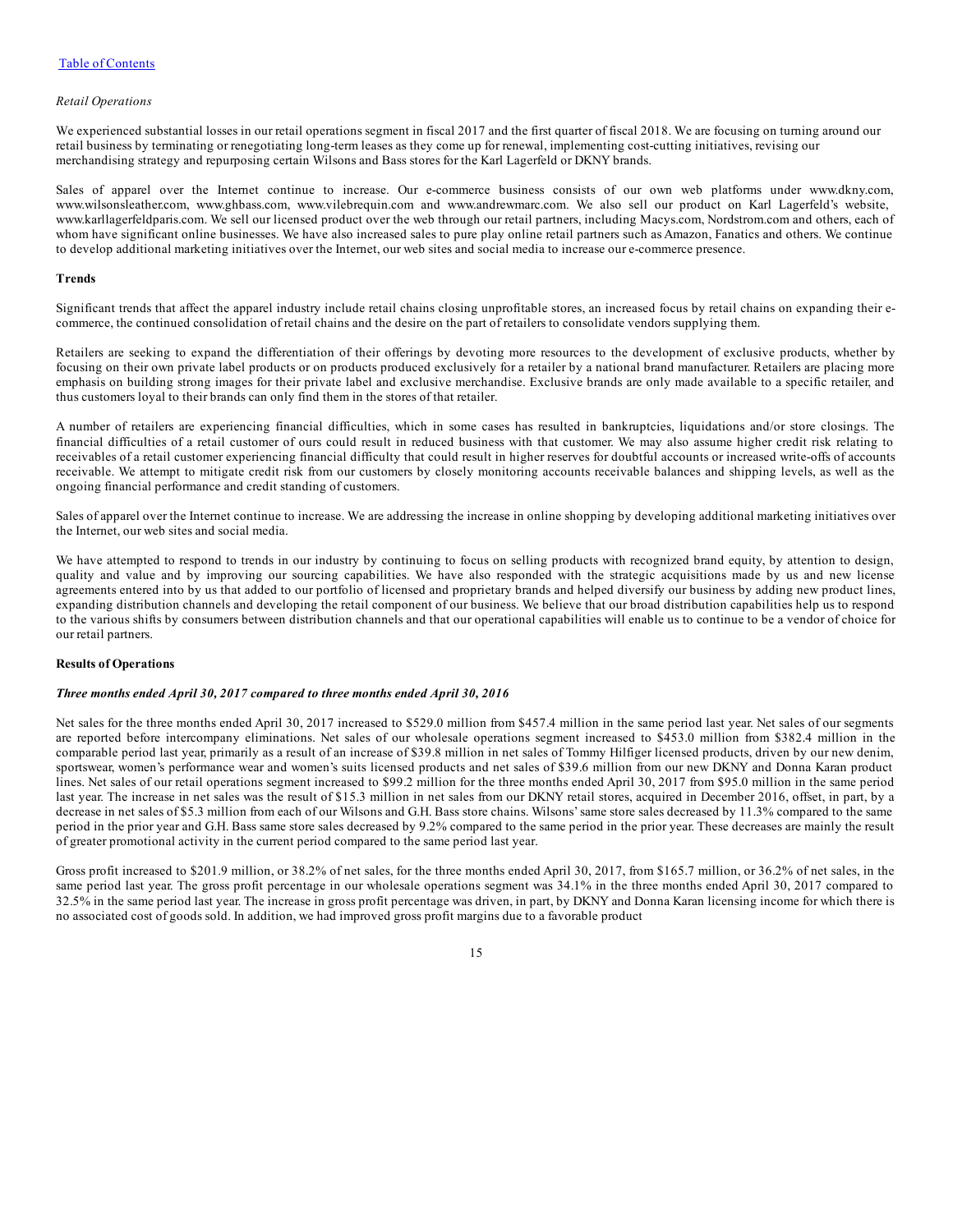mix in our Calvin Klein dresses and women's sportswear lines of product. The gross profit percentage in our retail operations segment was 47.6% for the three months ended April 30, 2017 compared to 43.4% for the same period last year. This increase in gross profit percentage is primarily due to our DKNY retail stores, acquired in December 2016, which had a higher gross profit percentage than our other retail stores.

Selling, general and administrative expenses increased to \$197.4 million in the three months ended April 30, 2017 from \$153.1 million in the same period last year. Our Donna Karan business, which was acquired in December 2016, represented \$40.9 million of this increase. The remainder of the increase is primarily due to increased facility costs (\$5.3 million) and advertising expenses (\$3.3 million). Facility costs increased as a result of increased shipping, storage and processing costs incurred at our third party warehouses, as well as higher rent expense. Advertising expense increased as a result of an increase in cooperative advertising and additional promotional expenses related to the launch of new product lines for Tommy Hilfiger, as well as an increase in expenses related to additional marketing initiatives over the Internet. These increases were offset, in part, by reduced bonus expense compared to last year as a result of our reduced profitability (\$2.7 million).

Depreciation and amortization increased to \$9.8 million in the three months ended April 30, 2017 from \$7.2 million in the same period last year. These expenses increased as a result of additional depreciation and amortization expense incurred in connection with the acquisition of DKI.

Interest and financing charges, net, for the three months ended April 30, 2017 were \$9.9 million compared to \$1.2 million for the same period last year. The increase in interest and financing charges is a result of the additional interest incurred with respect the bank loans and the note issued to the seller in connection with the acquisition of DKI, as well as the amortization of capitalized debt issuance costs.

Income tax benefit for the three months ended April 30, 2017 was \$6.1 million as a result of the net loss incurred in the quarter compared to a \$1.6 million tax expense for the same period last year when we recognized net income. Our effective tax rate remained the same for both periods at 37.0%.

#### **Liquidity and Capital Resources**

#### *Term Loan*

On December 1, 2016, we entered into a credit agreement with the lenders party thereto and Barclays Bank PLC, as administrative and collateral agent (the "Term Loan Credit Agreement"). The Term Loan Credit Agreement provided for term loans in the aggregate amount of \$350.0 million (the "Term Loans") that we used to fund a portion of the purchase price with respect to the acquisition of DKI. The Term Loans were subject to amortization payments of 0.625% of the original aggregate principal amount of the Term Loans per quarter, with the balance due at maturity. On December 1, 2016, we refinanced \$50 million in principal amount of the Term Loans, reducing the principal balance of the Term Loans to \$300 million. This prepayment relieved us of our obligation to make quarterly amortization payments for the remainder of the term.

The Term Loans will mature in December 2022. Interest on the outstanding principal amount of the Term Loans accrues at a rate equal to LIBOR, subject to 1% floor, plus an applicable margin of 5.25% or an alternate base rate (defined as the greatest of (i) the "prime rate" as published by the Wall Street Journal from time to time, (ii) the federal funds rate plus 0.5% and (iii) the LIBOR rate for a borrowing with an interest period of one month) plus 4.25%, per annum, payable in cash. As of April 30, 2017, interest under the Term Loan Agreement was being paid at an average rate of 6.3% per annum.

The Term Loans are secured (i) on a first-priority basis by a lien on our real estate assets, equipment and fixtures, equity interests and intellectual property and certain related rights owned us and by certain of our subsidiaries and (ii) by a second-priority security interest in other of our assets and certain of our subsidiaries, which secure on a first-priority basis our asset-based loan facility described below under the caption "Amended and Restated Credit Agreement".

The Term Loans are required to be prepaid with the proceeds of certain asset sales if such proceeds are not applied as required by the Term Loan Credit Agreement within certain specified deadlines The Term Loans are also required to be prepaid in an amount equal to 75% of our Excess Cash Flow (as defined in the Term Loan Credit Agreement) with respect to each fiscal year ending on or after January 31, 2018. The percentage of Excess Cash Flow that must be so applied is reduced to 50% if our senior secured leverage ratio is less than  $3.00$  to 1.00, to 25% if our senior secured leverage ratio is less than 2.75 to 1.00 and to 0% if our senior secured leverage ratio is less than 2.25 to 1.00

The Term Loan Credit Agreement contains covenants that restrict our ability to among other things, incur additional debt, sell or dispose certain assets, make certain investments, incur liens and enter into acquisitions. This agreement also includes a mandatory prepayment provision from excess cash flow as defined in the Term Loan Credit Agreement. A first lien leverage covenant requires us to maintain a level of debt to EBITDA at a ratio as defined over the term of the Term Loan Credit Agreement. As of April 30, 2017, we were in compliance with this covenant.

#### *Amended and Restated Credit Agreement*

On December 1, 2016, we entered into an amended and restated credit agreement (the "ABL Credit Agreement") with JPMorgan Chase Bank, N.A., as Administrative Agent. The ABL Credit Agreement is a five year senior secured revolving credit facility providing for borrowings in the aggregate principal amount of up to \$650 million. The ABL Credit Agreement replaced our prior credit agreement that provided for borrowings of up to \$450 million and was due to expire in August 2017.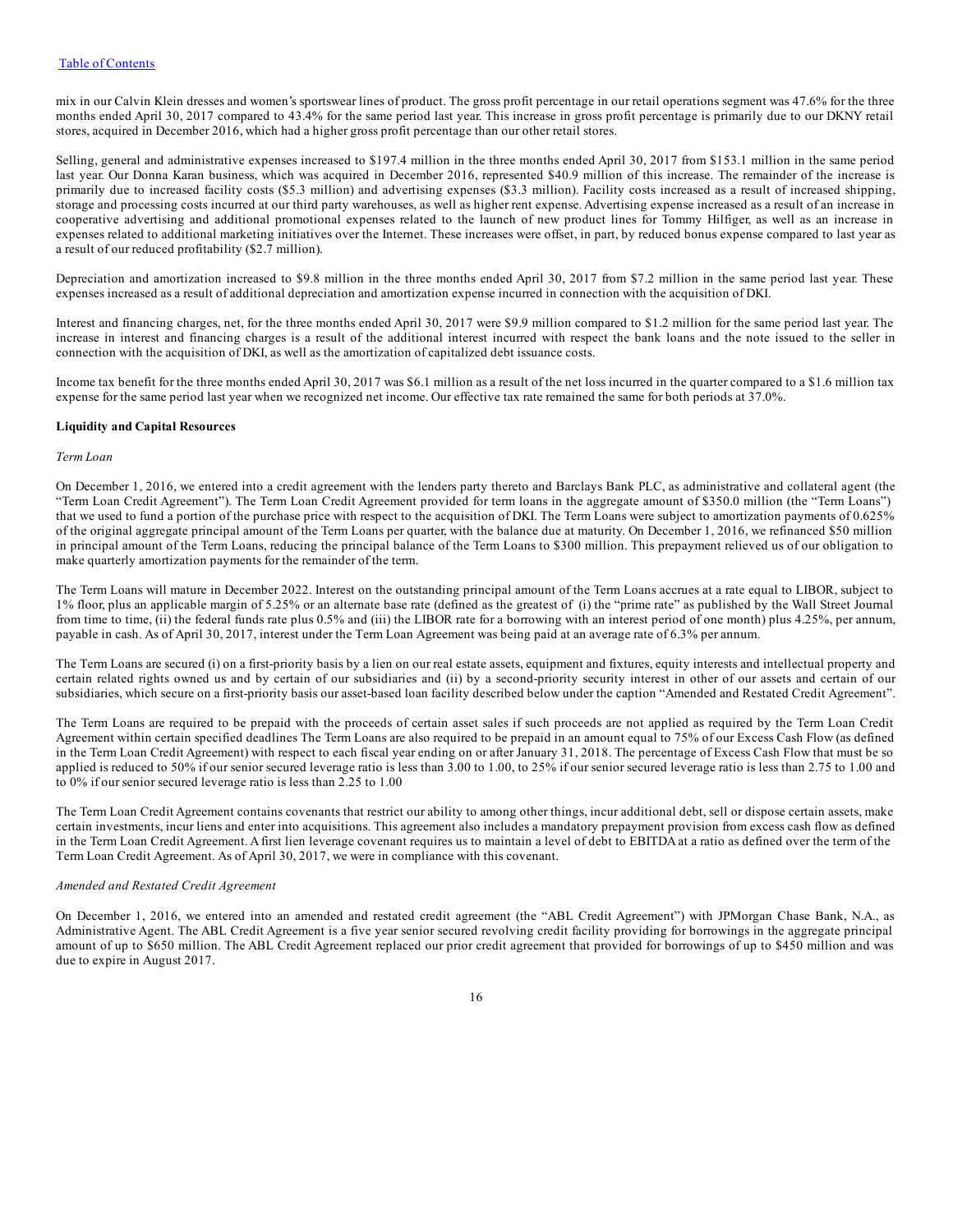Amounts available under the ABL Credit Agreement are subject to borrowing base formulas and over advances as specified in the ABL Credit Agreement. Borrowings bear interest, at the Borrowers' option, at LIBOR plus a margin of 1.25% to 1.75% or an alternate base rate (defined as the greatest of (i) the "prime rate" of JPMorgan Chase Bank, N.A. from time to time, (ii) the federal funds rate plus 0.5% and (iii) the LIBOR rate for a borrowing with an interest period of one month) plus a margin of 0.25% to 0.75%, with the applicable margin determined based on Borrowers' availability under the ABL Credit Agreement.As ofApril 30, 2017, interest under the ABL Credit Agreement was being paid at the average rate of 2.6% per annum. The ABL Credit Agreement is secured by specified assets of us and certain of our subsidiaries.

In addition to paying interest on any outstanding borrowings under the ABL Credit Agreement, we are required to pay a commitment fee to the lenders under the ABL Credit Agreement with respect to the unutilized commitments. The commitment fee accrues at a rate equal to 0.25% per annum on the average daily amount of the available commitment.

The ABL Credit Agreement contains a number of covenants that, among other things, restrict our ability, subject to specified exceptions, to incur additional debt; incur liens; sell or dispose of assets; merge with other companies; liquidate or dissolve G-III; acquire other companies; make loans, advances, or guarantees; and make certain investments. In certain circumstances, the credit agreement also requires us to maintain a minimum fixed charge coverage ratio, as defined, that may not exceed 1.00 to 1.00 for each period of twelve consecutive fiscal months of holdings. As of April 30, 2017, we were in compliance with these covenants.

#### *LVMH Note*

On December 1, 2016, as a portion of the consideration for the acquisition of DKI, we issued to LVMH a junior lien secured promissory note in the principal amount of \$125.0 million (the "LVMH Note") that bears interest at the rate of 2% per year. \$75.0 million of the principal amount of the LVMH Note is due and payable on June 1, 2023 and \$50.0 million of such principal amount is due and payable on December 1, 2023.

In connection with the issuance of the LVMH Note, LVMH entered into (i) a subordination agreement with Barclays Bank PLC, as administrative agent for the lender parties to the Term Loans and collateral agent for the senior secured parties thereunder and JPMorgan Chase Bank, N.A., as administrative agent for the lenders and other senior secured parties under the ABL Credit Agreement, providing that our obligations under the LVMH Note are subordinate and junior to our obligations under the ABL Credit Agreement and the Term Loans, and (ii) a pledge and security agreement with us and our subsidiary, G-III Leather Fashions, Inc., pursuant to which G-III Leather granted to LVMH a security interest in specified collateral to secure our payment and performance of our obligations under the LVMH Note that is subordinate and junior to the security interest granted by us with respect to our obligations under the ABL Credit Agreement and Term Loans.

ASC 820 - Fair Value Measurements requires the note to be recorded at Fair Value. As a result, we recorded a debt discount in the amount of \$40.0 million. This discount is being amortized as interest expense using the effective interest rate method over the term of the LVMH Note.

#### *Outstanding Borrowings*

Our primary operating cash requirements are to fund our seasonal buildup in inventories and accounts receivable, primarily during the second and third fiscal quarters each year. Due to the seasonality of our business, we generally reach our peak borrowings under our asset-based credit facility during our third fiscal quarter. The primary sources to meet our operating cash requirements have been borrowings under our credit facility, cash generated from operations and the sale of our common stock.

We incurred significant additional debt in connection with our acquisition of DKI. At April 30, 2017, we had \$120.0 million in borrowings outstanding under the ABL Credit Agreement and \$300 million in borrowings outstanding under the Term Loans. At April 30, 2016, we had no borrowings outstanding under the prior credit agreement.. In addition to the amounts outstanding under these two loan agreements, at April 30, 2017, we had \$125.0 million of principal amount outstanding under the LVMH Note. Our contingent liability under open letters of credit was approximately \$13.1 million at April 30, 2017 compared to \$17.9 million at April 30, 2016

We had cash and cash equivalents of \$67.1 million on April 30, 2017 and \$95.4 million on April 30, 2016.

#### *Share Repurchase Program*

Our Board of Directors has authorized a share repurchase program of 5,000,000 shares. The timing and actual number of shares repurchased, if any, will depend on a number of factors, including market conditions and prevailing stock prices, and are subject to compliance with certain covenants contained in our loan agreement. Share repurchases may take place on the open market, in privately negotiated transactions or by other means, and would be made in accordance with applicable securities laws. No shares were purchased under the program during the three months ended April 30, 2017. As of April 30, 2017, we had approximately 48.7 million shares of common stock outstanding.

#### *Cash from Operating Activities*

We used \$33.2 million of cash in operating activities during the three months ended April 30, 2017, primarily as a result of a decrease of \$69.6 million in accounts payable and accrued expenses and our net loss of \$10.4 million, offset, by a decrease in inventory of \$37.4 million and a decrease in accounts receivable of \$7.7 million.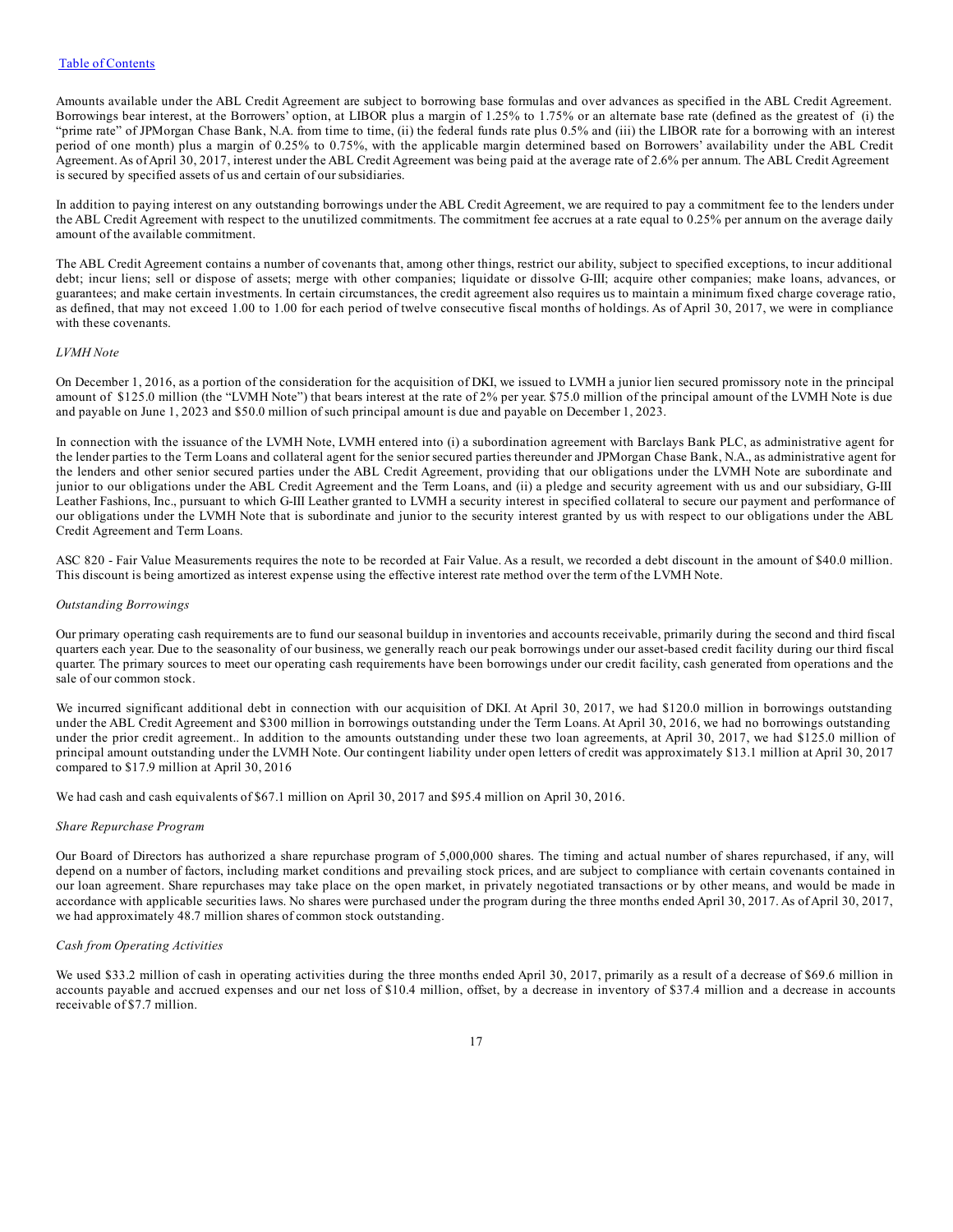<span id="page-17-0"></span>The changes in these operating cash flow items are generally consistent with our seasonal pattern. The decrease in accounts payable and accrued expenses is primarily attributable to vendor payments related to inventory purchases and the payment of accrued year-end bonuses in our first fiscal quarter. Our inventory decreased because we experience lower sales levels in our first and second fiscal quarters than in our third and fourth fiscal quarters.

#### *Cash from Investing Activities*

We used \$5.7 million of cash in investing activities in the three months ended April 30, 2017. The cash used in investing activities consisted of capital expenditures related to additional fixturing costs at department stores, as well as, to improving, remodeling and relocating G.H. Bass and Wilsons stores.

#### *Cash from Financing Activities*

Net proceeds of \$29.0 million was provided by financing activities in the three months ended April 30, 2017, primarily as a result of the net proceeds of \$28.9 million in borrowings under our revolving credit line.

#### *Financing Needs*

We believe that our cash on hand and cash generated from operations for the year as a whole, together with funds available under the ABL Credit Agreement, are sufficient to meet our expected operating and capital expenditure requirements. We may seek to acquire other businesses in order to expand our product offerings. We may need additional financing in order to complete one or more acquisitions. We cannot be certain that we will be able to obtain additional financing, if required, on acceptable terms or at all.

#### **Critical Accounting Policies**

Our discussion of results of operations and financial condition relies on our consolidated financial statements that are prepared based on certain critical accounting policies that require management to make judgments and estimates that are subject to varying degrees of uncertainty. We believe that investors need to be aware of these policies and how they impact our financial statements as a whole, as well as our related discussion and analysis presented herein. While we believe that these accounting policies are based on sound measurement criteria, actual future events can, and often do, result in outcomes that can be materially different from these estimates or forecasts.

The accounting policies and related estimates described in our Annual Report on Form 10-K for the year ended January 31, 2017 are those that depend most heavily on these judgments and estimates. As of April 30, 2017, there have been no material changes to our critical accounting policies.

#### **Item 3. Quantitative and Qualitative Disclosures About Market Risk.**

There are no material changes to the disclosure made with respect to these matters in our Annual Report on Form 10-K for the year ended January 31, 2017.

#### **Item 4. Controls and Procedures.**

As of the end of the period covered by this report, our management, including our Chief Executive Officer and Chief Financial Officer, carried out an evaluation of the effectiveness of the design and operation of our disclosure controls and procedures (as such term is defined in Rule 13a-15(e) under the Securities Exchange Act of 1934, as amended (the "Exchange Act"). Based on that evaluation, our Chief Executive Officer and Chief Financial Officer concluded that our disclosure controls and procedures are designed to ensure that information required to be disclosed by us in the reports that we file or submit under the Exchange Act is (i) recorded, processed, summarized and reported, within the time periods specified in the SEC's rules and forms and (ii) accumulated and communicated to our management, including our principal executive and principal financial officers, as appropriate to allow timely decisions regarding required disclosure, and thus, are effective in making known to them material information relating to G-III required to be included in this report.

During our last fiscal quarter, there were no changes in our internal control over financial reporting that have materially affected, or are reasonably likely to materially affect, our internal control over financial reporting.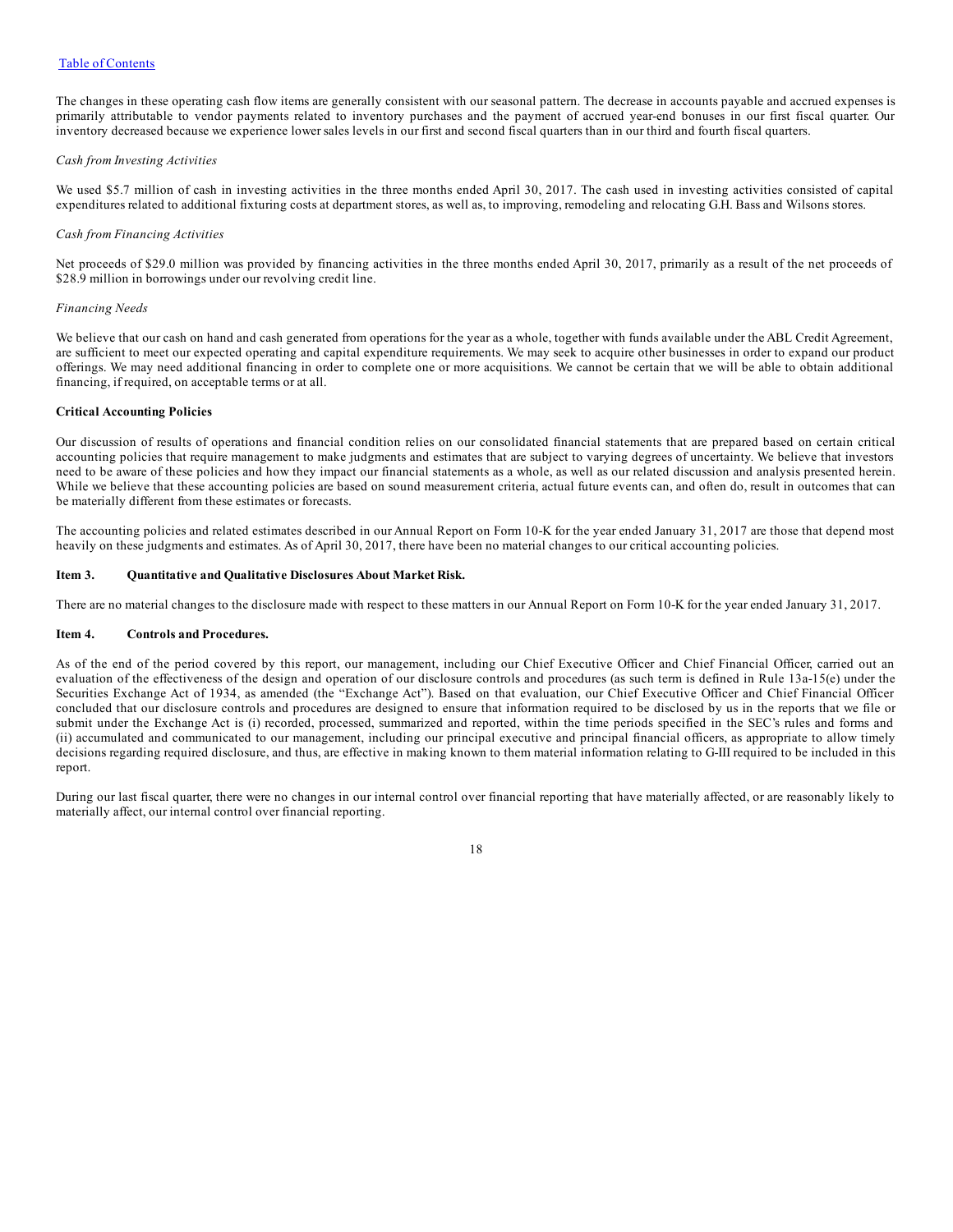## **PART II – OTHER INFORMATION**

#### <span id="page-18-0"></span>**Item 1A. Risk Factors.**

In addition to the other information set forth in this report, you should carefully consider the factors discussed in "Item 1A. Risk Factors" in our Annual Report on Form 10-K for the fiscal year ended January  $31, 2017$ , which could materially affect our business, financial condition or future results. There have been no material changes to these risk factors as of April 30, 2017. The risks described in our Annual Report on Form 10-K are not the only risks facing our company. Additional risks and uncertainties not currently known to us or that we currently deem to be immaterial also may materially adversely affect our business, financial condition and/or operating results.

| Item 6.     | <b>Exhibits.</b>                                                                                                                                                                                                                                                                                                                  |
|-------------|-----------------------------------------------------------------------------------------------------------------------------------------------------------------------------------------------------------------------------------------------------------------------------------------------------------------------------------|
| 31.1        | Certification by Morris Goldfarb, Chief Executive Officer of G-III Apparel Group, Ltd., pursuant to Rule 13a - 14(a) or Rule 15d - 14(a)<br>of the Securities Exchange Act of 1934, as amended, in connection with G-III Apparel Group, Ltd.'s Quarterly Report on Form 10-Q for<br>the fiscal quarter ended April 30, 2017.      |
| 31.2        | Certification by Neal S. Nackman, Chief Financial Officer of G-III Apparel Group, Ltd., pursuant to Rule 13a - 14(a) or Rule 15d - 14(a)<br>of the Securities Exchange Act of 1934, as amended, in connection with G-III Apparel Group, Ltd.'s Quarterly Report on Form 10-Q for<br>the fiscal quarter ended April 30, 2017.      |
| 32.1        | Certification by Morris Goldfarb, Chief Executive Officer of G-III Apparel Group, Ltd., pursuant to 18 U.S.C. Section 1350, as adopted<br>pursuant to Section 906 of the Sarbanes-Oxley Act of 2002, in connection with G-III Apparel Group, Ltd.'s Quarterly Report on Form<br>10-O for the fiscal quarter ended April 30, 2017. |
| 32.2        | Certification by Neal S. Nackman, Chief Financial Officer of G-III Apparel Group, Ltd., pursuant to 18 U.S.C. Section 1350, as adopted<br>pursuant to Section 906 of the Sarbanes-Oxley Act of 2002, in connection with G-III Apparel Group, Ltd.'s Quarterly Report on Form<br>10-O for the fiscal quarter ended April 30, 2017. |
| $101$ . INS | XBRL Instance Document.                                                                                                                                                                                                                                                                                                           |
| 101.SCH     | <b>XBRL</b> Schema Document.                                                                                                                                                                                                                                                                                                      |
| 101.CAL     | XBRL Calculation Linkbase Document.                                                                                                                                                                                                                                                                                               |
| 101.DEF     | <b>XBRL</b> Extension Definition.                                                                                                                                                                                                                                                                                                 |
| 101.LAB     | XBRL Label Linkbase Document.                                                                                                                                                                                                                                                                                                     |

101.PRE XBRL Presentation Linkbase Document.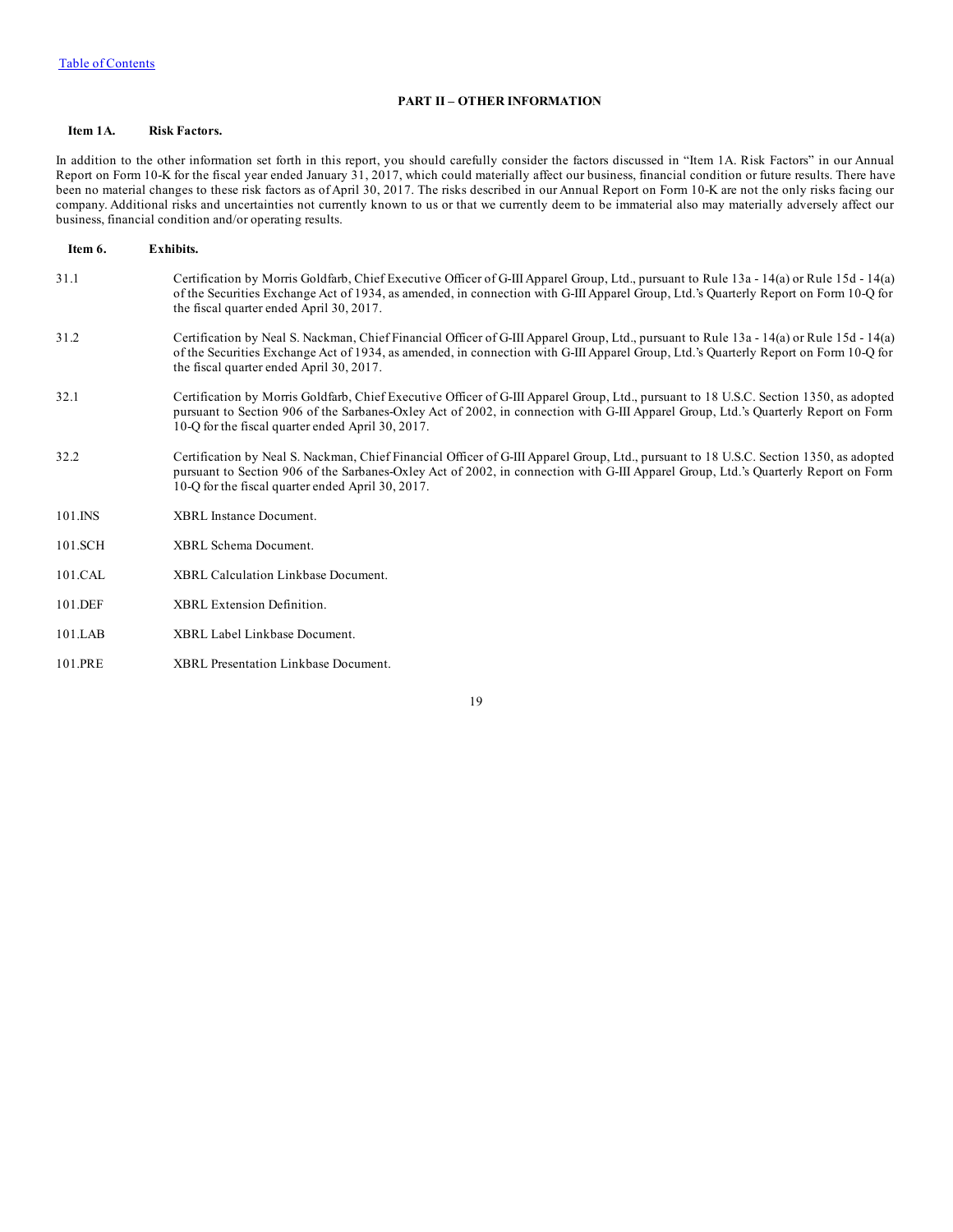## **SIGNATURES**

Pursuant to the requirements of the Securities Exchange Act of 1934, the registrant has duly caused this report to be signed on its behalf by the undersigned thereunto duly authorized.

G-III APPAREL GROUP, LTD. (Registrant)

Date: June 9, 2017 By: /s/ Morris Goldfarb

Morris Goldfarb Chief Executive Officer

Date: June 9, 2017 By: /s/ Neal S. Nackman Neal S. Nackman Chief Financial Officer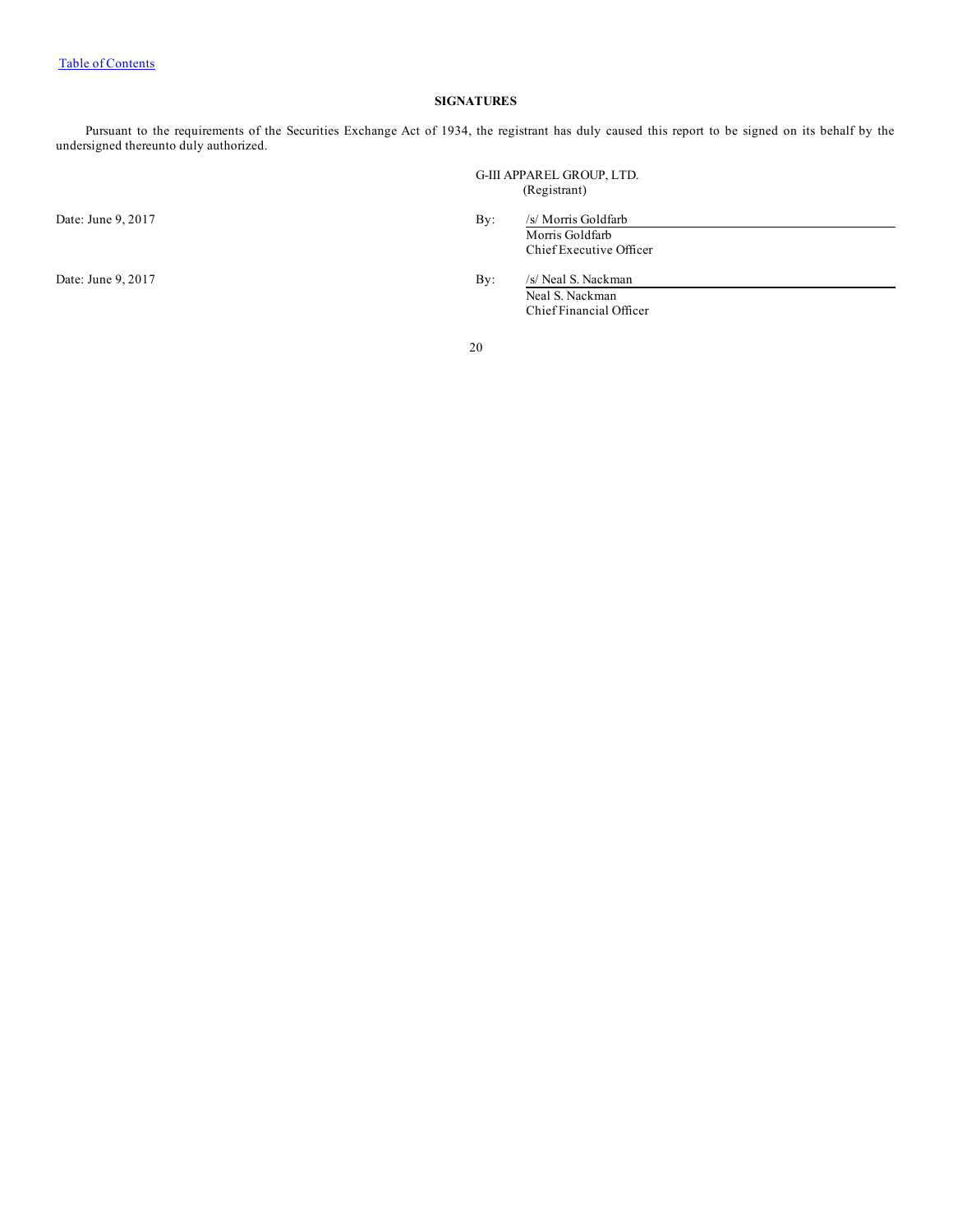#### CERTIFICATION PURSUANT TO RULE 13a - 14(a) OR RULE 15d - 14(a) OF THE SECURITIES EXCHANGE ACT OF 1934, AS AMENDED

I, Morris Goldfarb, certify that:

- 1. I have reviewed this quarterly report on Form 10-Q of G-III Apparel Group, Ltd.;
- 2. Based on my knowledge, this report does not contain any untrue statement of a material fact or omit to state a material fact necessary to make the statements made, in light of the circumstances under which such statements were made, not misleading with respect to the period covered by this report;
- 3. Based on my knowledge, the financial statements, and other financial information included in this report, fairly present in all material respects the financial condition, results of operations and cash flows of the registrant as of, and for, the periods presented in this report;
- 4. The registrant's other certifying officer and I are responsible for establishing and maintaining disclosure controls and procedures (as defined in Exchange Act Rules 13a - 15(e) and 15d - 15(e)) and internal control over financial reporting (as defined in Exchange Act Rules 13a - 15(f) and 15d - 15(f)) for the registrant and have:
	- a) Designed such disclosure controls and procedures, or caused such disclosure controls and procedures to be designed under our supervision, to ensure that material information relating to the registrant, including its consolidated subsidiaries, is made known to us by others within those entities, particularly during the period in which this report is being prepared;
	- b) Designed such internal control over financial reporting, or caused such internal control over financial reporting to be designed under our supervision, to provide reasonable assurance regarding the reliability of financial reporting and the preparation of financial statements for external purposes in accordance with generally accepted accounting principles;
	- c) Evaluated the effectiveness of the registrant's disclosure controls and procedures and presented in this report our conclusions about the effectiveness of the disclosure controls and procedures, as of the end of the period covered by this report based on such evaluation; and
	- d) Disclosed in this report any change in the registrant's internal control over financial reporting that occurred during the registrant's most recent fiscal quarter (the registrant's fourth fiscal quarter in the case of an annual report) that has materially affected, or is reasonably likely to materially affect, the registrant's internal control over financial reporting; and
- 5. The registrant's other certifying officer and I have disclosed, based on our most recent evaluation of internal control over financial reporting, to the registrant's auditors and the audit committee of the registrant's board of directors (or persons performing the equivalent functions):
	- a) All significant deficiencies and material weaknesses in the design or operation of internal control over financial reporting which are reasonably likely to adversely affect the registrant's ability to record, process, summarize and report financial information; and
	- b) Any fraud, whether or not material, that involves management or other employees who have a significant role in the registrant's internal control over financial reporting.

Date: June 9, 2017

/s/ Morris Goldfarb Morris Goldfarb Chief Executive Officer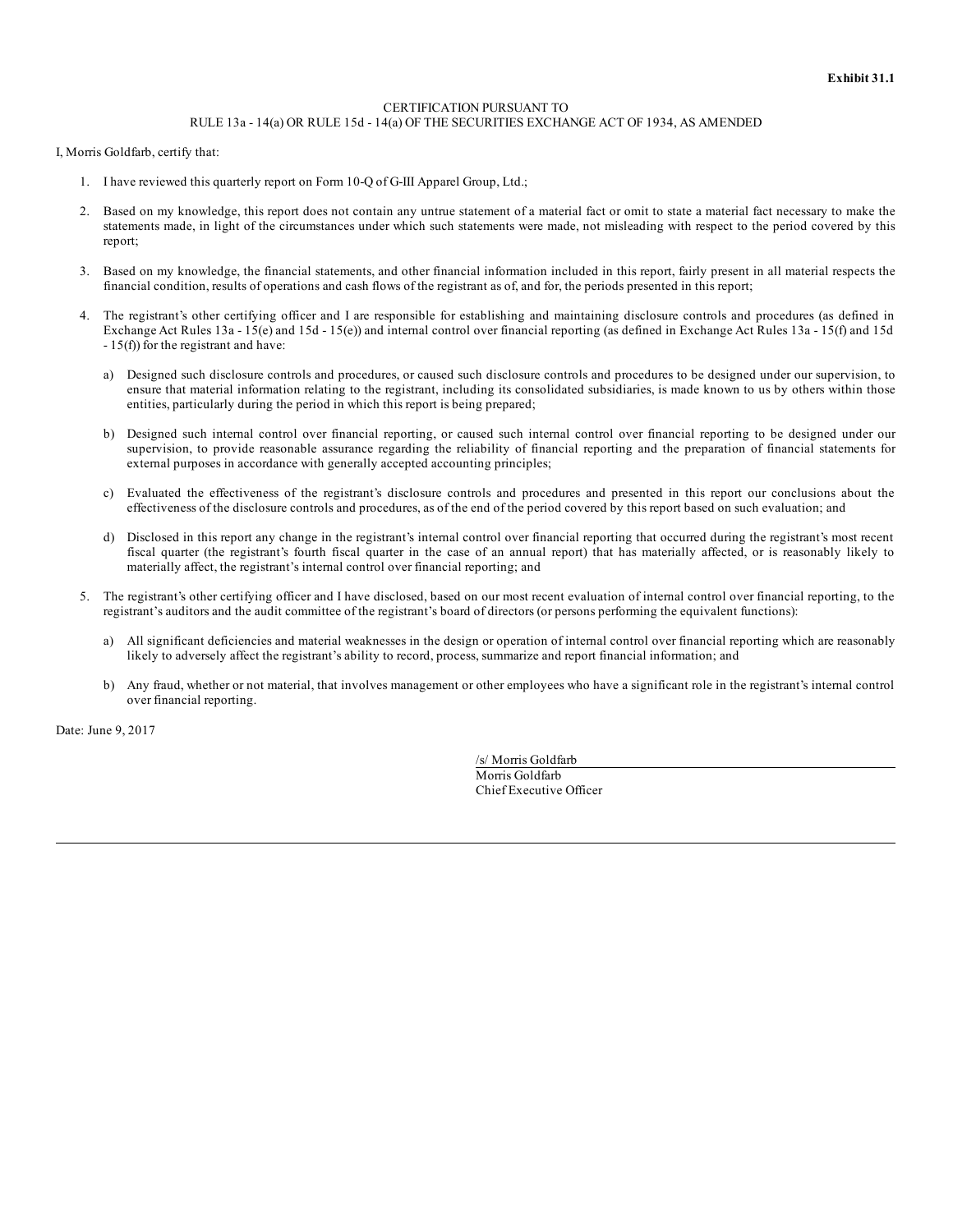#### CERTIFICATION PURSUANT TO RULE 13a - 14(a) OR RULE 15d - 14(a) OF THE SECURITIES EXCHANGE ACT OF 1934, AS AMENDED

I, Neal S. Nackman, certify that:

- 1. I have reviewed this quarterly report on Form 10-Q of G-III Apparel Group, Ltd.;
- 2. Based on my knowledge, this report does not contain any untrue statement of a material fact or omit to state a material fact necessary to make the statements made, in light of the circumstances under which such statements were made, not misleading with respect to the period covered by this report;
- 3. Based on my knowledge, the financial statements, and other financial information included in this report, fairly present in all material respects the financial condition, results of operations and cash flows of the registrant as of, and for, the periods presented in this report;
- 4. The registrant's other certifying officer and I are responsible for establishing and maintaining disclosure controls and procedures (as defined in Exchange Act Rules 13a - 15(e) and 15d - 15(e)) and internal control over financial reporting (as defined in Exchange Act Rules 13a - 15(f) and 15d - 15(f)) for the registrant and have:
	- a) Designed such disclosure controls and procedures, or caused such disclosure controls and procedures to be designed under our supervision, to ensure that material information relating to the registrant, including its consolidated subsidiaries, is made known to us by others within those entities, particularly during the period in which this report is being prepared;
	- b) Designed such internal control over financial reporting, or caused such internal control over financial reporting to be designed under our supervision, to provide reasonable assurance regarding the reliability of financial reporting and the preparation of financial statements for external purposes in accordance with generally accepted accounting principles;
	- c) Evaluated the effectiveness of the registrant's disclosure controls and procedures and presented in this report our conclusions about the effectiveness of the disclosure controls and procedures, as of the end of the period covered by this report based on such evaluation; and
	- d) Disclosed in this report any change in the registrant's internal control over financial reporting that occurred during the registrant's most recent fiscal quarter (the registrant's fourth fiscal quarter in the case of an annual report) that has materially affected, or is reasonably likely to materially affect, the registrant's internal control over financial reporting, and
- 5. The registrant's other certifying officer and I have disclosed, based on our most recent evaluation of internal control over financial reporting, to the registrant's auditors and the audit committee of the registrant's board of directors (or persons performing the equivalent functions):
	- a) All significant deficiencies and material weaknesses in the design or operation of internal control over financial reporting which are reasonably likely to adversely affect the registrant's ability to record, process, summarize and report financial information; and
	- b) Any fraud, whether or not material, that involves management or other employees who have a significant role in the registrant's internal control over financial reporting.

Date: June 9, 2017

/s/ Neal S. Nackman Neal S. Nackman Chief Financial Officer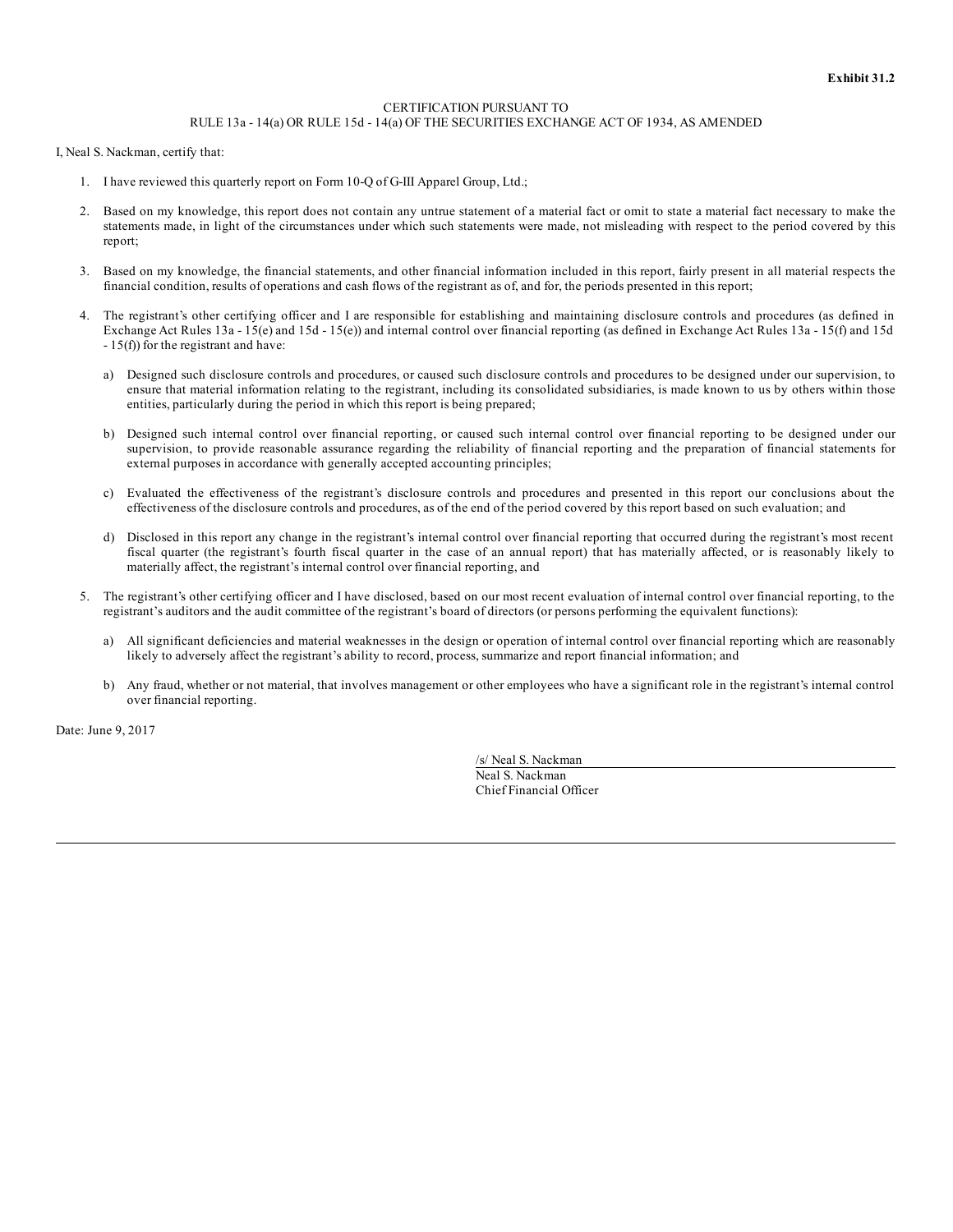#### CERTIFICATION PURSUANT TO 18 U.S.C. SECTION 1350, AS ADOPTED PURSUANT TO SECTION 906 OF THE SARBANES-OXLEY ACT OF 2002

In connection with the Quarterly Report of G-III Apparel Group, Ltd. (the "Company") on Form 10-Q for the quarterly period ended April 30, 2017, as filed with the Securities and Exchange Commission (the "Report"), I, Morris Goldfarb, Chief Executive Officer of the Company, hereby certify that, to my knowledge, (a) the Report fully complies with the requirements of Section 13(a) or 15(d) of the Securities Exchange Act of 1934 and (b) the information contained in the Report fairly presents, in all material respects, the financial condition and results of operations of the Company.

> /s/ Morris Goldfarb Morris Goldfarb Chief Executive Officer

Date: June 9, 2017

Asigned original of this written statement required by Section 906 has been provided to the Company and will be retained by the Company and furnished to the Securities and Exchange Commission or its staff upon request.